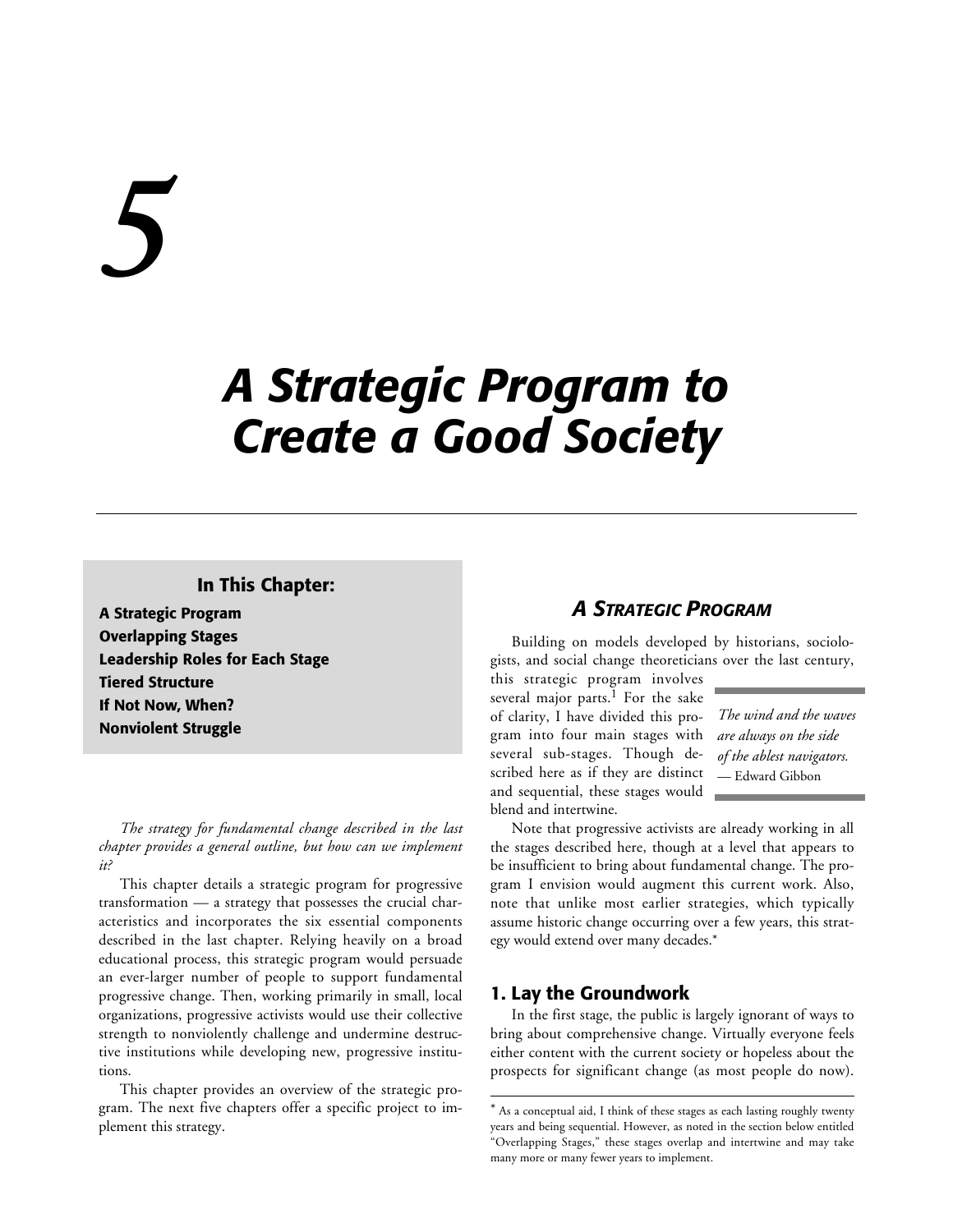### **Four Stages of Societal Transformation**

### **1. Lay the Groundwork**

- A. Find Other Progressives
- B. Learn How Human Affairs are Now Organized
- C. Learn and Practice Change Skills
- D. Form Supportive Communities

### **2. Gather Support**

- A. Raise Consciousness
- B. Build Organizational Strength

### **3. Struggle for Power**

- A. Challenge the Power Structure through Conventional Political and Legal Methods
- B. Illuminate Domination and Oppression
- C. Fight Oppression Using Nonviolent Action
- D. Develop Popular Alternative Institutions

**4. Diffuse Change Throughout Society**

During this time, people desiring positive change would locate each other. They would also learn what they need to know to bring about powerful change, and they would build strong communities for mutual support.

### *A. FIND OTHER PROGRESSIVES*

Those people of goodwill who desire positive change would first seek out other like-minded people. When they found each other, they would discuss and develop their ideas for change. They would encourage each other to ask difficult questions and would search together for real answers, even if that meant looking beyond conventional progressive wisdom.

### *B. LEARN HOW HUMAN AFFAIRS ARE NOW ORGANIZED*

These progressive-minded people would then learn all about our current society. They would learn how elite inter-

*The penalty good men pay for indifference to public affairs is to be ruled by evil men.* — Plato

ests control the social, economic, political, and cultural institutions of society and how the power structure entices and forces us all to support the status quo. They would explore issues such as why sales taxes are charged on almost every commodity, but not on the

sale of stocks and bonds. They would study progressive change campaigns of the past and examine change methods that might be effective now. They would investigate alternative institutions of the past and decide which might be useful now.

In addition, these progressive people would observe the ways that socialization, oppression, and emotional trauma affect human beings and find ways to overcome destructive conditioning. They would explore their own dysfunctional socialization and emotional conditioning, notice the ways they currently behave ineffectively, and learn better ways.

### *C. LEARN AND PRACTICE CHANGE SKILLS*

These progressives would then begin to think of themselves as "activists." They would learn the skills necessary to launch campaigns for change and practice their skills by joining current efforts to challenge the power structure and harmful social norms. They would research issues, circulate petitions, boycott destructive companies, and help progressive politicians run for elective office. They would support existing alternative institutions (like cooperatives) and explore ways to build new ones.

### *D. FORM SUPPORTIVE COMMUNITIES*

These activists would also establish supportive change communities with other progressive activists. As much as possible, they would treat each other well and live as if they already had a good society: they would "live the vision now" in their everyday lives. They would also find ways to support each other physically, financially, and emotionally. They would begin to work through their own negative socialization and emotional conditioning, and they would work to develop the determination and self-discipline necessary to bring about significant positive change.

At the successful end of Stage 1, hundreds of thousands of progressive activists would have developed a great deal of experience and change skill — more than most activists have today. They would have a deep understanding of how large, impersonal forces shape our society. They would also have changed their work and home lives to minimize the worst pressures of conventional society on themselves. When possible, they would live in a mutually supportive community with other activists.

### **2. Gather Support**

In the second stage, activists would reach out to millions of regular people — raising awareness and building powerful organizations.

### *A. RAISE CONSCIOUSNESS*

To raise awareness about the need for change, activists would speak to members of existing organizations (church and civic organizations groups, labor unions, professional associations, and so forth), distribute leaflets at community events (festivals, county fairs, concerts) or door-to-door, and publish newspapers, magazines, books, and web pages on the internet. They would produce radio and TV shows and speak out on street corners. They would petition, vigil,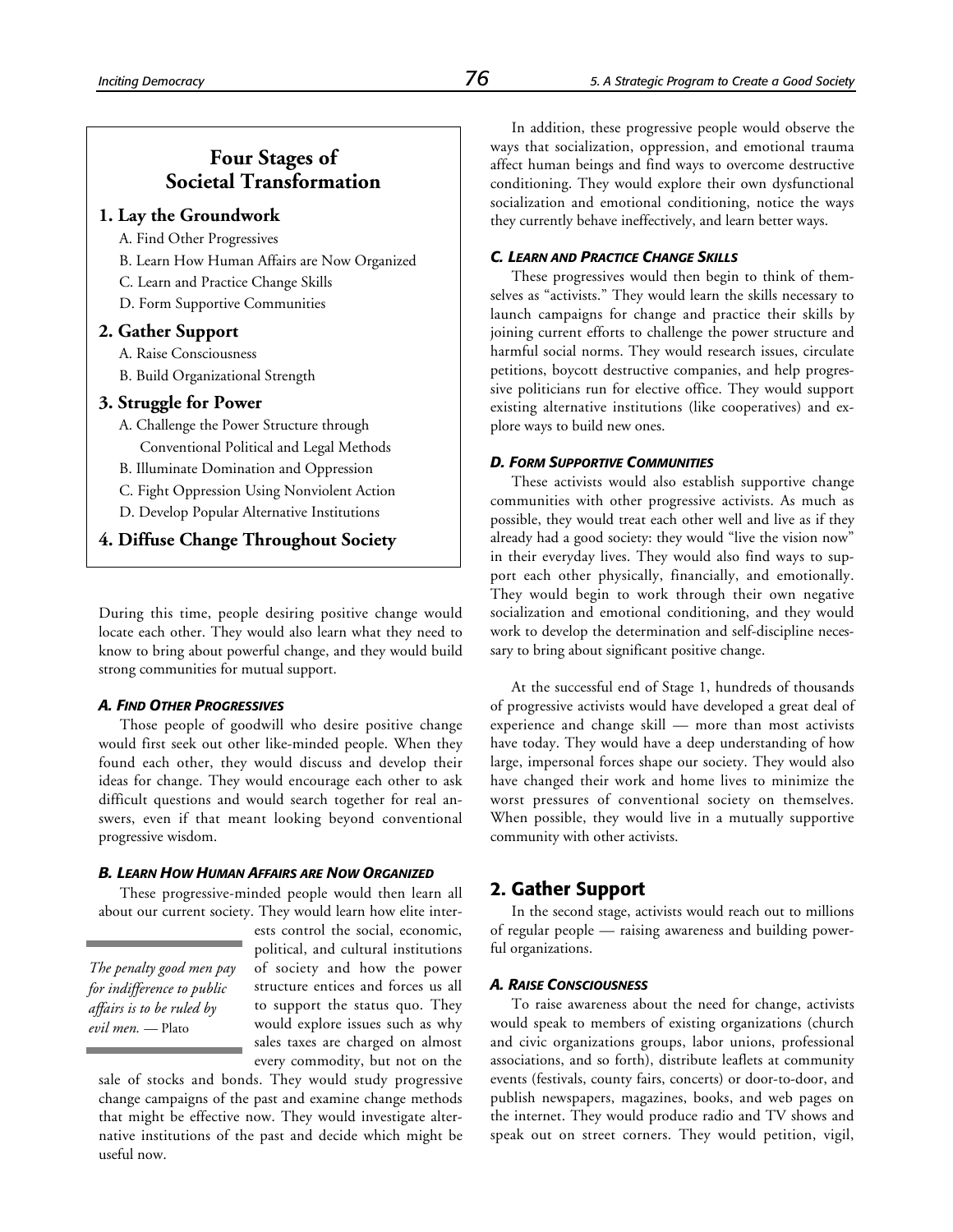march, parade, and picket. They would perform political theater and sing inspiring songs of change.

Through these means, activists would identify a variety of societal problems and explain (or directly demonstrate)

*Ideas are the factors that lift civilization. They create revolutions. There is more dynamite in an idea than in many bombs.* — John H. Vincent

that existing institutions cannot or will not solve these problems. They would contrast these flawed institutions with progressive alternatives that *do* address and solve these problems.\* They would paint a vision of a good, nonoppressive society and describe a viable strategy for getting there. They would cite the immediate and long-term material, emo-

tional, and spiritual benefits of a good society for all of humankind and the immediate benefits of working for change to activists (such as enhanced self-respect and warm fellowship). In addition, they would urge people to learn more and to join in the effort to create a good society.

To raise consciousness, progressive activists would first encourage people to talk with their friends about their troubles and fears. This interaction would likely reveal that each person's problems are not unique, but are actually shared by many others. Activists would also point out that many of these problems are the result of large social and political forces that can only be addressed through society-wide change. They would further explain that society is structured in such a way that it often supports oppression and perpetuates personal dysfunction. For example, activists might point out that schools often teach students to think they are stupid instead of helping them to learn.

Activists would explain how people are socialized to accept cultural norms and show that many of these norms do

*You cannot teach a man anything; you can only help him find it within himself.* — Galileo

-

not serve us well. They would describe new cultural mores that were more humane and suitable. They would model these values with their own behavior, and they would help others unearth their own positive social skills. They would also demonstrate various ways to develop positive social

norms and spread them to other people.

In addition, activists would explain how humans internalize their emotional injuries and demonstrate potent ways to heal these hurts. They would make it clear that many "immutable personality traits" are actually just the lingering manifestations of emotional trauma. They would help people to develop complete respect for themselves and encourage them to accept others.

Progressive activists would encourage people to look at their own lives, ask questions, and discuss their ideas with

others. They would encourage people to develop a broad environmental, humanistic, and global consciousness and strive for the elimination of all oppression of all people (and other species and the natural environment) in all ways at all levels. They would explain the limitations of simple reforms and point out the need for deep

*Ye shall know the truth, and the truth shall make thee mad.* — Aldous Huxley

systemic transformation to end all oppression. Above all, they would encourage people to take action.

During this stage, there are several specific societal myths, propagated by the power elite and conservatives, that activists would need to challenge and debunk:

• **Myth**: Your troubles are your own fault.

• **Myth**: Your troubles are caused by racial minorities, immigrants, women, poor people, drug addicts, fuzzyheaded liberals, or haughty professors.

• **Myth**: It is impossible to have a good society — so this is the best for which we can hope.

• **Myth**: Like the weather, society's institutions and processes are natural phenomena that human beings cannot affect. Society has always been like this, and it always will.

• **Myth**: Running the country is a difficult job that is best left to the smart people who now run it. Ordinary people are too dumb or screwed up to run it.

• **Myth**: Elite interests (or cultural norms or emotional conditioning) are so powerful that ordinary people cannot overcome them. "You can't fight City Hall."

• **Myth**: Progressive activists are impractical idealists.

• **Myth**: Progressive activists are dangerous radicals, influenced by weird, un-American ideas.

• **Myth**: Progressive activists are strange, deranged people trying to lure others to join their bizarre cults.

These societal myths are widely held across society. A stirring speech or a well-written leaflet may convince some people these myths are false. But most people will require much more persuasion at a deeper and more personal level with people they trust. Some will reject these myths only when they are disproved repeatedly through demonstrated activity.

Activists would thus need to spend considerable time talking directly with people. They must also create alternatives that thoroughly expose and contradict these myths. To persuade the staunchest skeptics, activists might need to model these alternatives personally for many years.

At the successful end of this sub-stage, a majority of the public would be both hopeful and justifiably upset. They would desire a good society, understand they do not currently have one, see that it is possible to have one, and realize there are no acceptable reasons they cannot have one. They would understand how the power structure, cultural

<sup>\*</sup> To show people that existing institutions are unresponsive, activists might use some of the techniques described below in Stages 3A and 3B. Demonstrating alternatives is classified as Stage 3D.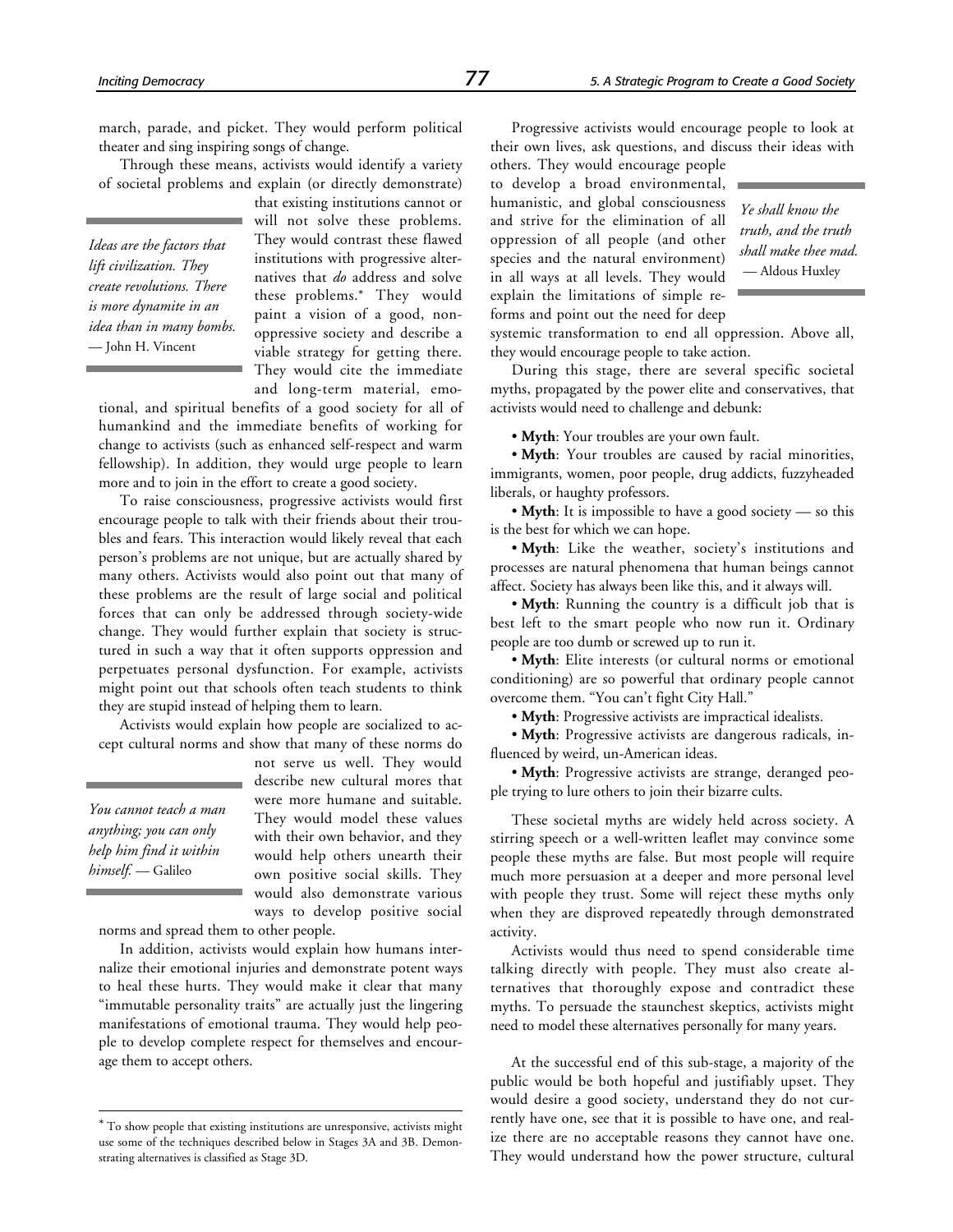socialization, and emotional conditioning preserve the status quo, and they would find this state of affairs disturbing. They would be ready for significant change and sympathetic to those who were working for positive change. Large numbers would be inclined to devote some effort to work toward a good society. Many would be willing to join a progressive change organization.

### *B. BUILD ORGANIZATIONAL STRENGTH*

In this stage, progressive activists would also build a network of thousands of progressive organizations that

*We must learn to live together as brothers or perish together as fools.* — Martin Luther King, Jr.

would develop extensive analyses and programs for change. As I see it, activists would work primarily with four kinds of organizations:

(1) Most activists would form local groups dedicated to working for fundamental progressive change in their community. These

groups would raise the public's consciousness (as described above) and prepare to struggle with the power structure (as described below in Stage 3).

Like current grassroots organizations, these groups might be completely independent or, more likely, they would be loosely allied with state, national, or international organizations. However, by being relatively small and locally controlled, these groups would allow extensive dialog among their members and encourage democratic participation in determining the direction of the group. Through participation in their governance, each member would learn how to work with others and would develop the skills necessary for direct democracy.

As I envision it, these groups would also provide a basic support network for their members, capable of supplying physical, economic, or emotional aid. They would offer a sympathetic environment for people to overcome their emotional blocks and patterns of submission. They would also serve as a friendship community, allowing people to play and celebrate together.

Like grassroots groups today, some of these groups would probably focus on a single progressive issue, chosen because it best illuminates an important problem or offers the best opportunity for fundamental change. Other groups would have a broader focus, working for fundamental transformation on many issues. Some groups might constitute local chapters of a progressive political party.

(2) Some activists would work primarily with state, national, or international organizations, researching issues, lobbying officeholders to vote for progressive measures, or coordinating the work of local organizations.

(3) Other activists would work primarily with existing mainstream organizations (churches, labor unions, professional societies, civic clubs, service organizations, political parties). They would push these organizations to work for fundamental reforms. Within these organizations they might form study groups, social action committees, or progressive caucuses. They would work to persuade individual members to adopt a more progressive outlook and would work to shift the organization toward a more progressive stance.

(4) Still other activists would devote their efforts to establishing a variety of alternative institutions inspired by progressive ideals: cooperative businesses, cooperative households or communities, humane social service agencies, volunteer police, fire, or rescue groups, alternative radio stations, community television stations, and so forth. To bring about fundamental change, they would choose to build alternatives that undercut the control of the power elite and redirected resources toward progressive change. For example, the currently existing company, Working Assets Long Distance, provides long distance telephone service. However, unlike its competitors, it places its advertising in alternative magazines and contributes one percent of its total revenue to progressive organizations.

### **Small, Grassroots Organizations**

To create a good society, some activists must work in Washington, DC, New York, and other centers of political and economic power where they can directly influence decision-makers. However, to build a widespread, democratic movement for progressive change, most activists must work at the local level where they can involve large numbers of ordinary people and steadily build broad organizations. Ideally, some activists would live in every community in the United States so they could personally engage and influence every person in the country. Moreover, to build democracy, activists must be free to pursue their own political interests and work for change in whatever diverse ways they choose.

Activists could accomplish these two objectives if they worked primarily in small, locally based organizations. By keeping their groups autonomous and relatively small, they could evade outside interference and avoid stifling bureaucracy.

These small, grassroots groups would need to work with each other only when larger campaigns demanded collective strength. At those times, they could come together in loose coalitions and confederations. Each local group might affiliate with several different regional or issue-oriented alliances and work closely with or more independently of each depending on circumstances.

Eventually, to form a cohesive force capable of societywide transformation, a large number of coalitions and alliances would need to coordinate their activities. Weaving these many diverse threads into a coherent tapestry would require, of course, a great deal of communication and cooperation. But this is exactly what a good society would also require, so this arrangement would serve as a precedent and prototype of a good society.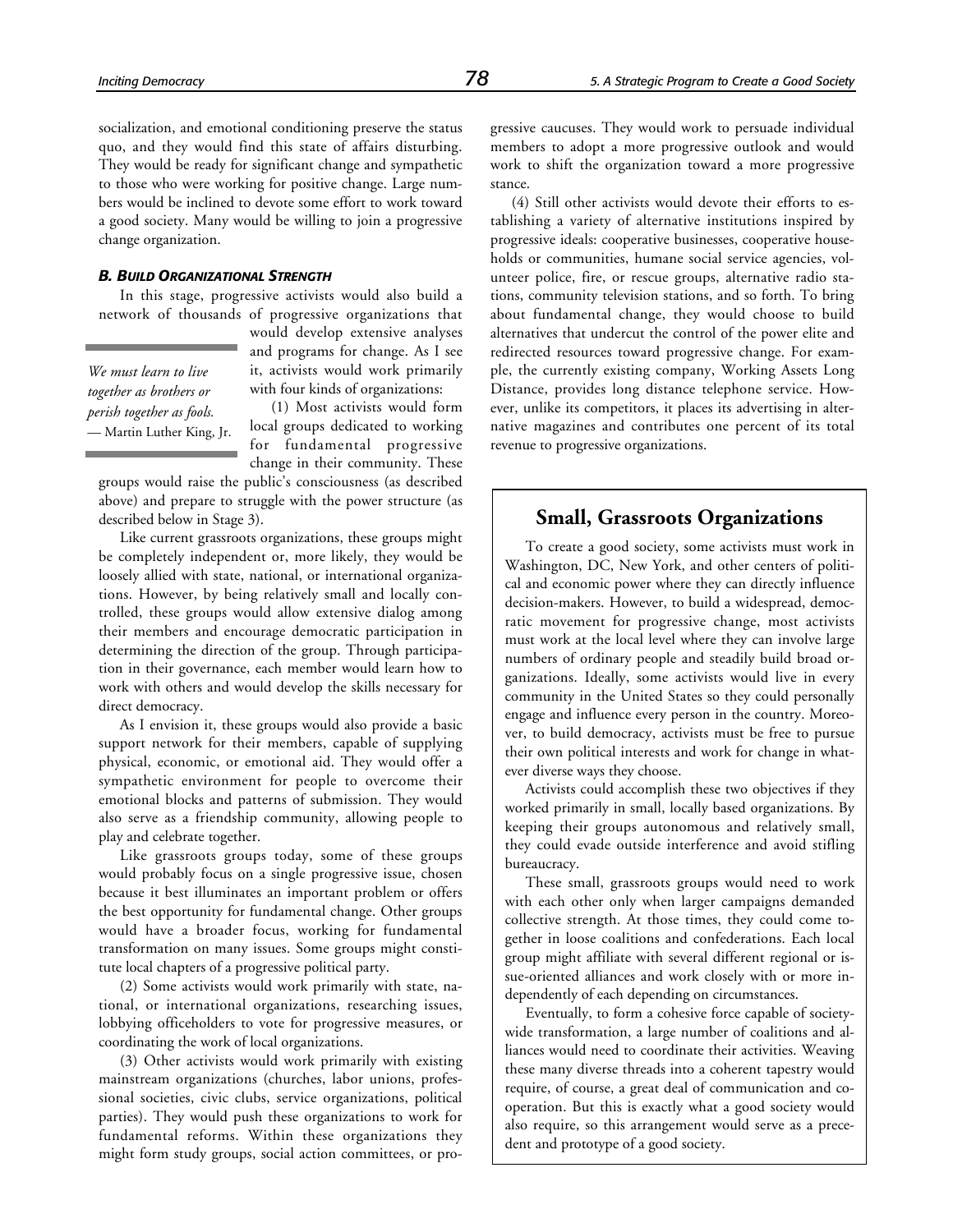At the successful end of Stage 2, hundreds of thousands of progressive activists would be working for fundamental change as members of thousands of organizations all over the country. Together, these groups would be large and strong enough to challenge vigorously the power structure and destructive social norms.

Built on the strong base established in Stage 1, these groups would be more numerous and more powerful than progressive change organizations were in the 1960s and 70s. They would also be considerably more stable. Having significantly affected most of the public in this stage, they would be poised to work for much deeper and broader change in Stage 3.

### **3. Struggle for Power**

In the third stage, activists would use their organizational strength to undermine oppressive institutions and replace them with viable alternatives.

### *A. CHALLENGE THE POWER STRUCTURE THROUGH CONVENTIONAL POLITICAL AND LEGAL METHODS*

Progressive activists and their supporters would elect progressive candidates to office and pass referenda that enacted progressive legislation. They would lobby legislators and administrators to enact progressive measures and they would sue oppressive institutions. With an understanding of the need for fundamental and systemic change, they would demand reforms that created more democracy and less oppression. They would do their best to avoid diversions, unpalatable compromises, token reforms, and counterproductive measures. Whenever the existing political system was unresponsive, activists would push more directly, as described in the next sub-stage.

### *B. ILLUMINATE DOMINATION AND OPPRESSION*

Just as in the civil rights movement of the early 1960s, activists would directly challenge the status quo in ways that dramatized the inadequacy and cruelty of present norms and institutions while demonstrating the superiority of alternatives. When possible, they would stage dramatic demonstrations that placed opponents in a no-win dilemma: forcing their opponents to make substantive progressive change or showing them to be unresponsive and oppressive, which would undercut the legitimacy of their authority.

For example, thousands of people could publicly refuse to pay that part of their taxes that goes to subsidize large corporations. Instead, they could pay an equivalent amount directly to alternative organizations that provide social services for children or battered women. If the government harassed these people, it would show the government is more interested in subsidizing corporations than helping needy people. If the government left them alone, they could continue to redirect money to truly beneficial uses.

Demonstrations like this would also shatter societal myths that hide oppressive realities. As an example, consider

the relatively mild demonstrations of the early 1960s when black people quietly stood in line at voting booths. As they waited to vote, they were ignored, driven away, or beaten. Their simple act contradicted the societal myth that they did not want to or were too lazy to vote. Moreover, it revealed the truth that the local authorities did not allow them to

*As long as our social order regards the good of institutions rather than the good of men, so long will there be a vocation for the rebel.* — Richard Roberts

vote and often harshly repressed them if they tried. Their responsible, nonviolent action stood in stark contrast to the violent and immoral response of the authorities.

By nonviolently promoting freedom, compassion, and other progressive ideals, activists would illuminate the possibilities and inspire others to action. When elite interests fought back, their actions would highlight the moral bankruptcy of the existing order and the greed, tyranny, cruelty, and violence at its core. By boldly standing up for what is right, activists would also grow emotionally stronger and see more clearly how their own socialization and emotional conditioning held them back.

If carried out in ways that clearly contrasted progressive ideals and alternatives with the violence and inequity of current norms and institutions, these actions would likely win support from large numbers of people. These people would then increase the pressure for change. Many defenders of the status quo would begin to withdraw their support. Some might deliberately carry out their duties inefficiently, or they might stop doing them altogether.

After years of constant agitation, even those most intensively indoctrinated and those paid well to prop up the power structure would begin to waver and defect. Without their support, the power of the elite would erode.

### *C. FIGHT OPPRESSION USING NONVIOLENT ACTION*

As organizations working for fundamental progressive change grew in size, they would mount mass boycotts,

strikes, and blockades to challenge thoroughly the power of elite interests. Ever larger numbers of people would refuse to support or tolerate the existing order. Organized crowds would banish drug dealers and thugs from their neighborhoods. Citi-

*Power concedes nothing without a demand, it never has and it never will.* — Frederick Douglass

zens would refuse to pay taxes that sustained exploitation or corruption. People would boycott useless or low-quality products and products or services offered by exploitative companies. They would picket and blockade factories and offices and denounce unresponsive managers. Workers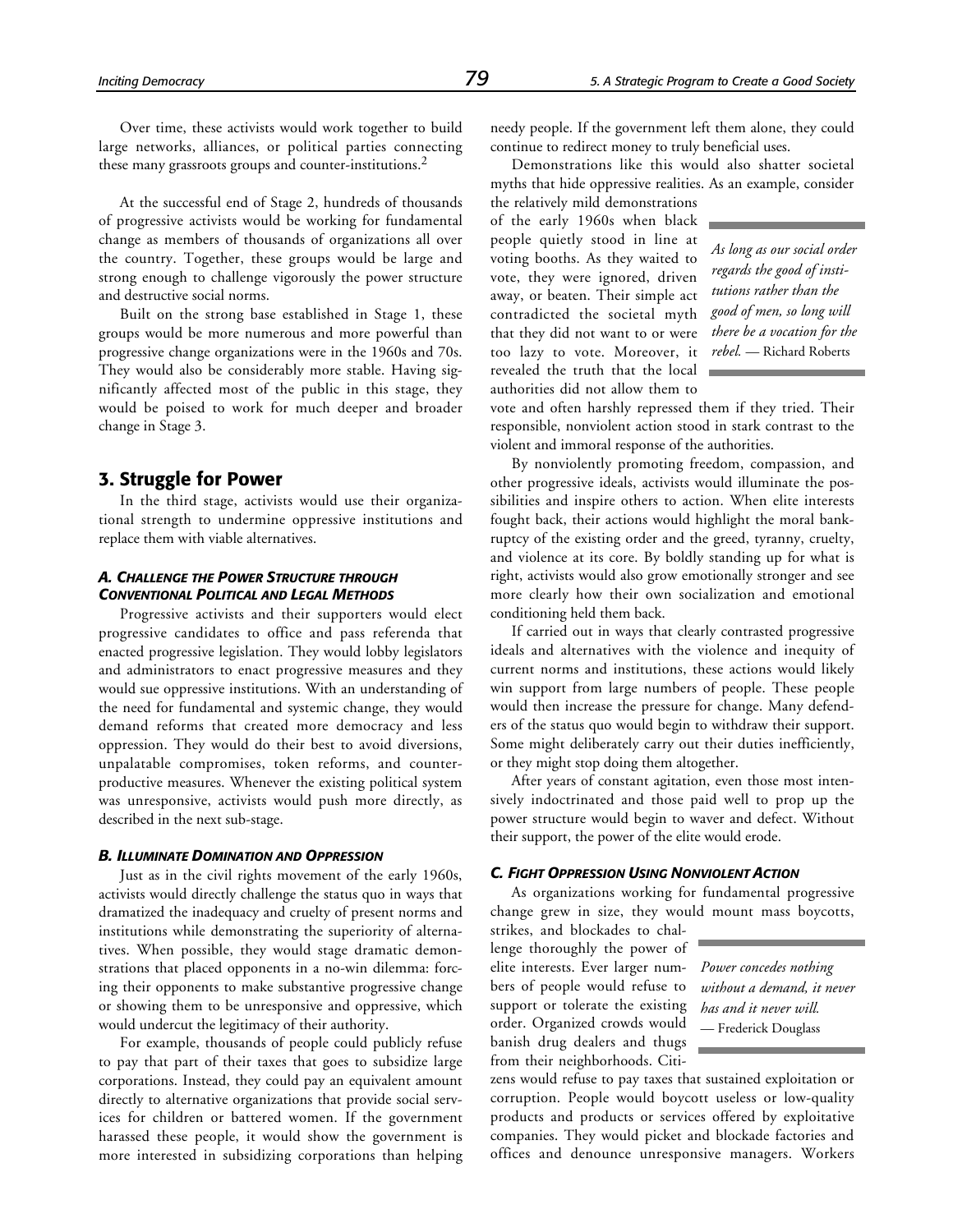would strike for fair wages, reasonable working conditions, control over what they produce and how they produce it. People would confront racism, sexism, classism, and other forms of oppression at the personal, community, state, national, and international level.

Millions of people refusing to provide support would severely undermine existing structures. These structures either would collapse or be forced to change dramatically.

### *D. DEVELOP POPULAR ALTERNATIVE INSTITUTIONS*

In this stage, a large number of people would also embrace counter-institutions and drop their support for old institutions. As alternative institutions grew, they would provide essential services and displace current institutions. These alternative institutions would eventually become the primary institutions.3

Alternative institutions would probably include organic farms, cooperative businesses (consumer- or worker-owned), publicly-controlled free hospitals and medical clinics, cohousing, publicly financed mass transportation, bicycle

### **Practical Alternatives**

*Few things are harder to put up with than the annoyance of a good example.* — Mark Twain

Nothing undercuts justifications for the status quo better than the vivid demonstration of practical alternatives. To effectively promote fundamental change, an alternative must address the real needs of people. It must fulfill all the functions of a current practice or institution at least as well as the existing one, but do it more fairly, compassionately, and democratically. For example, most people would be reluctant to drop their support for the police, the prison system, and the military until progressives could show humane alternatives that were still as effective in protecting people from crime and tyranny.

To dispel myths of powerlessness, good alternatives must clearly demonstrate that ordinary citizens can responsibly assume power and run society's institutions better than the elite now do.

Building alternative institutions and demonstrating alternative behavior is, of course, quite difficult. In the beginning of the transformation process, activists can demonstrate only their own personal behavior, their own cooperative ways of interacting, their own nonviolent methods of struggle, and the few small-scale alternative institutions they have built. However, as progressive movements grew, activists would be able to develop and implement new laws, new kinds of relationships, and impressive alternative institutions. Once implemented, these more exciting and inviting models would attract a great deal of attention and acceptance.

lanes, progressive schools, reuse and recycling centers, local currencies (like Ithaca Dollars), and so on.

In the early years of this stage, most efforts for change would probably have minimal effect. Much of the activity would be symbolic in nature, designed primarily to raise consciousness and erode support of destructive conventional institutions. However, over time, with enough support at

enough levels, change activities would begin to challenge the existing order. Workers would refuse to work until their demands were met. Police officers would refuse to arrest strikers and blockaders, enabling activists to shut down oppressive and exploitive institutions. Troops would refuse to back up the police.

*You see things, and you say "Why?" But I dream things that never were, and I say "Why not?"* — George Bernard Shaw

News reporters would demand to cover important news from the perspective of citizens (not the elite) and to report the unvarnished truth. Voters would oust corrupt and reactionary politicians, replacing them with honest progressives.

Eventually, alternative institutions would be large enough to provide all necessary services. Drug rehabilitation centers would grow capable of serving every addict. Alternative banks would provide capital to those who truly needed funding. Progressive doctors and clinics would provide care to those who most needed it, not just to those who could pay. Consumers would buy from progressive businesses that provided useful and well-made products, produced by well-paid workers in factories that produced no toxic wastes. People would only support churches that acted in harmony with their ideals. They would only attend sporting events that encouraged cooperation and esteem building. Muckrakers and police would focus on eradicating corruption in high places. People would divert their taxes directly to useful services. Progressive officeholders would raise taxes for the wealthy and lower them for the poor.

At the successful end of Stage 3 (after several decades), progressive activists would be able to shut down large parts of society with broad boycotts, mass blockades, and general strikes. Existing institutions would collapse and vast numbers of people would shift their allegiance to alternative institutions. Politicians would scramble to implement progressive measures or be replaced by those who would.

### **4. Diffuse Change Throughout Society**

In this last stage, progressive change would spread to every corner of society. Alternative institutions and progressive cultural norms would completely replace the old. Young people would expect and demand honesty, fairness, and democracy. Outmoded attitudes would fade away as the few remaining people who clung to them eventually died.

Society would shield children from oppression and violence. Virtually every child would grow up without experiencing horrible emotional trauma. They would learn the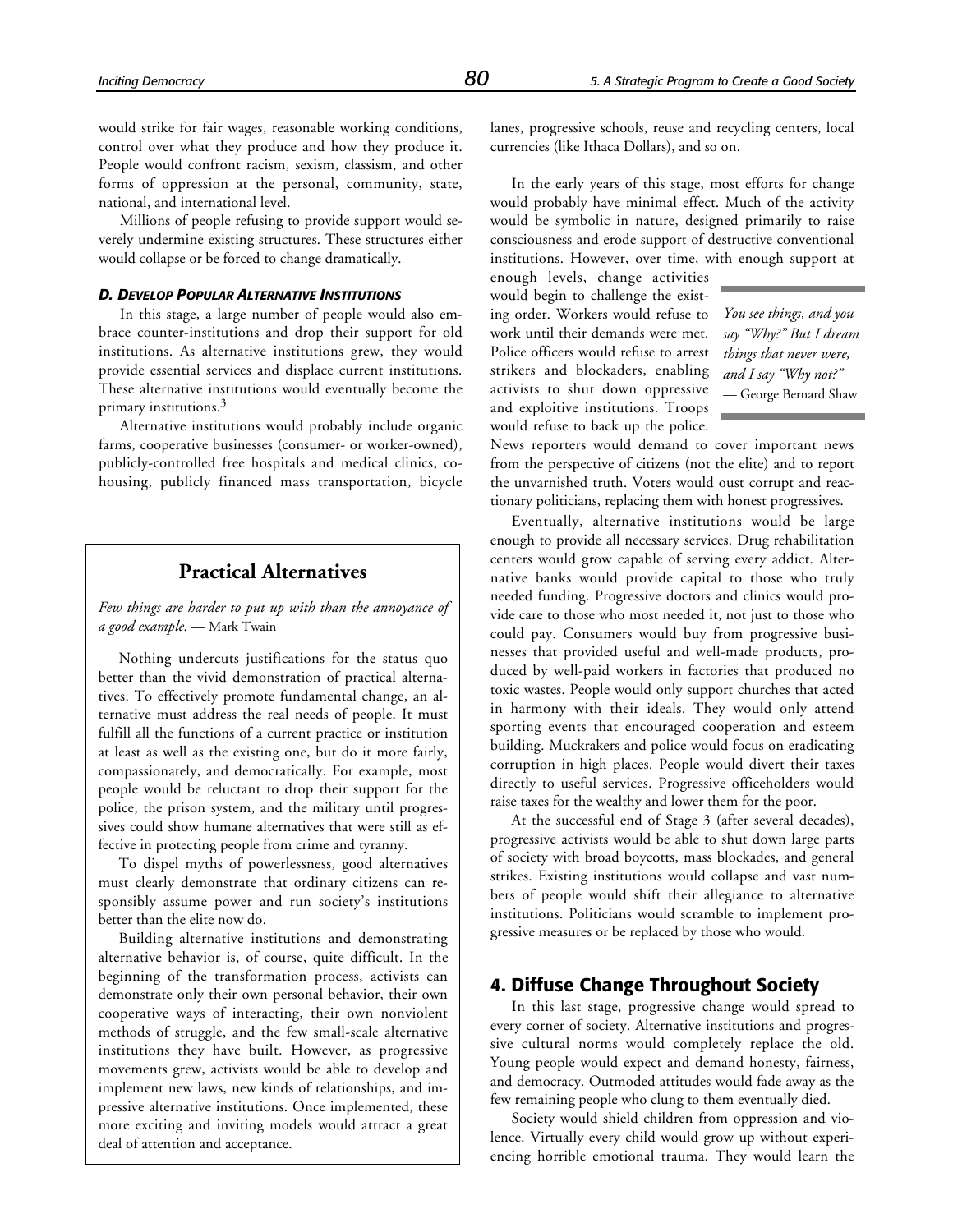skills necessary to practice democracy, freedom, and citizenship. Everyone would learn nonviolent change skills as part of her normal education, and any efforts to re-institute oppressive institutions would be countered by large numbers of people using these skills. People would also travel to other countries to help activists in other places overcome oppression, build alternative institutions, and transform their societies.

# **Figure 5.1: Leadership Roles in Each Stage of Transformation**

|    | <b>Stage</b>                                                                                                    | <b>Primary Leadership Roles for Activists</b>                                                                                                                                                                                                                                                                                                                                                            |
|----|-----------------------------------------------------------------------------------------------------------------|----------------------------------------------------------------------------------------------------------------------------------------------------------------------------------------------------------------------------------------------------------------------------------------------------------------------------------------------------------------------------------------------------------|
|    | 1A. Find Other<br>Progressives                                                                                  | Personal Networker: Help concerned people find others of like mind<br>Discussion Leader: Help people talk about their concerns                                                                                                                                                                                                                                                                           |
|    | 1B. Learn About<br>Change                                                                                       | Teacher: Educate concerned people about the world and how to change it<br>Visionary: Communicate visions of a good society                                                                                                                                                                                                                                                                               |
|    | 1C. Learn and Practice<br><b>Change Skills</b>                                                                  | Guide: Teach and demonstrate specific progressive change skills                                                                                                                                                                                                                                                                                                                                          |
|    | 1D. Form Supportive<br>Communities                                                                              | <b>Community Builder:</b> Help activists build supportive and joyous communities<br>Therapist: Help activists work through their emotional conditioning                                                                                                                                                                                                                                                  |
|    | 2A. Raise Conscious-<br>ness                                                                                    | Lecturer/Writer/Performer/Artist: Teach people the truth about the way the world works and<br>how to change it<br>Agitator: Encourage people to challenge and question<br>Firebrand: Amplify and direct discontent<br>Trailblazer: Demand a good society and demonstrate what it would look like by zealously living it                                                                                  |
|    | 2B. Build<br>Organizational<br>Strength                                                                         | Organizer: Build cohesive cooperative organizations, establish democratic procedures, develop<br>programs<br>Mentor: Teach and demonstrate how to work with others<br>Organization Networker: Help organizations find each other and work together                                                                                                                                                       |
|    | 3A. Challenge the<br><b>Power Structure</b><br>through<br>Conventional<br>Political and<br><b>Legal Methods</b> | Researcher: Investigate existing structures and alternative possibilities<br>Lobbyist: Lobby officeholders for progressive change<br>Campaign Worker: Campaign to elect progressive candidates to office or to pass referenda<br>Politician: Run for office and, if elected, develop and promote progressive legislation<br>Litigator: Prepare, file, and litigate lawsuits against harmful institutions |
|    | 3B. Illuminate<br>Domination and<br>Oppression                                                                  | Strategic Planner: Design effective demonstrations and campaigns<br>Demonstrator: Picket and blockade organizations to illuminate oppression<br>Supporter: Provide physical, emotional, and financial support to demonstrators                                                                                                                                                                           |
|    | 3C. Fight Oppression<br><b>Using Nonviolent</b><br>Action                                                       | Resister: Boycott, strike, and blockade oppressive organizations<br><b>Coordinator:</b> Coordinate the work of many progressive organizations                                                                                                                                                                                                                                                            |
|    | 3D. Develop Popular<br>Alternative<br>Institutions                                                              | <b>Entrepreneur:</b> Build alternative institutions<br>Pioneer: Patronize alternative institutions                                                                                                                                                                                                                                                                                                       |
| 4. | <b>Diffuse Change</b><br>Throughout<br>Society                                                                  | Manager: Synthesize diverse ideas into workable policies; re-orient institutions<br>Administrator: Implement policies through alternative institutions                                                                                                                                                                                                                                                   |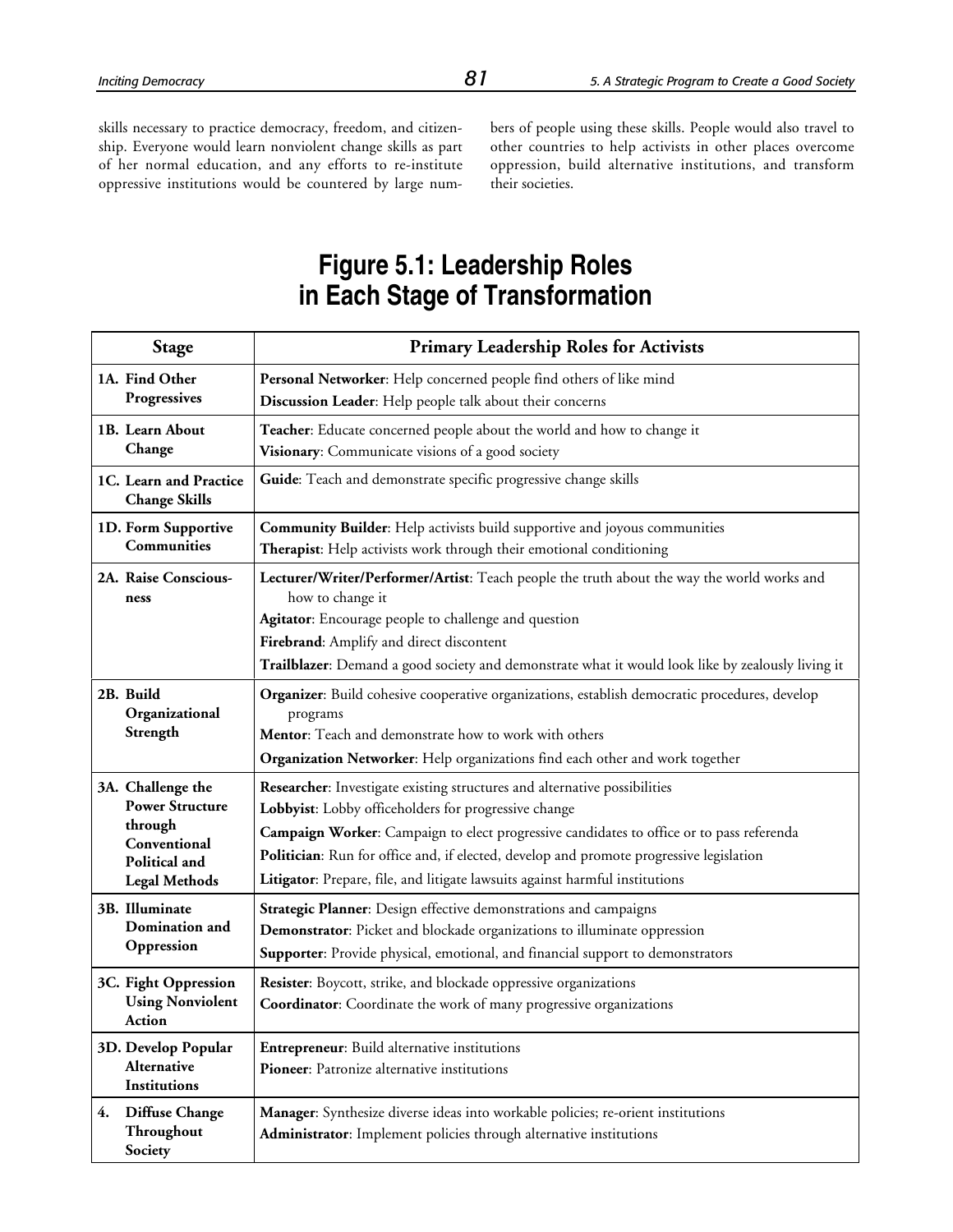### *OVERLAPPING STAGES*

Like other models, this development framework presents a simple outline of what would be an extremely complex reality. Though largely flowing in the order presented, the four stages of this grand strategy for fundamental transformation would overlap.

Note, too, that within this strategic program, each campaign for change, focused on a particular issue, constituency, institution, or goal, would also go through stages. These intermediate stages would probably be similar to the four described here, with people learning, raising others' consciousness, forming organizations, challenging the status quo, building alternatives, and implementing changes.<sup>4</sup>

Each progressive change organization might also go through similar overlapping stages over the course of its existence. Moreover, a single organization might simultaneously have committees involved in different stages. For example, a group might have an outreach committee focused on bringing in new activists and raising consciousness, a direct action committee focused on confrontation, a committee focused on building alternatives, and a transnational committee trying to carry the transformation process to other countries. In addition, each activist might go through similar overlapping stages of personal understanding and activity.5

This book focuses on the overall level of grand strategy. It concentrates primarily on the earlier stages, assuming that with the foundation in place, activists would further develop and implement the rest of the strategy.

### *LEADERSHIP ROLES FOR EACH STAGE*

Leadership is essential for collective action. Through these different change stages, the kind of leadership required would vary. Figure 5.1 lists the primary leadership roles most needed in each stage.

> *A leader is best When people barely know he exists. Not so good when people obey and acclaim him, Worse when they despise him. "Fail to honor people, They fail to honor you." But of a good leader, who talks little, When his work is done, his aim fulfilled, They will say, "We did this ourselves."* — Lao-tzu

### *TIERED STRUCTURE*

This model of democratic transformation provides an outline, but who would actually initiate and sustain it? How would they work with each other?

As discussed in the last chapter, only a small number of people have the desire, skills, and resources to devote most of their time to positive change. Most people spend their time raising children, making a living, and living their daily lives. They can spend only a few hours each week learning about issues, learning how to bring about change, or actually working for it.

Consequently, change movements inevitably have a tiered structure. Typically, the leaders are well educated, skilled, and experienced, but few in number. They usually work long and hard for a small salary. Below them are a larger number of volunteers with less knowledge and fewer skills. They typically work a few hours a month and have a small amount of influence on the direction of the organization. A much larger number of people contribute money to

change organizations, occasionally show up at educational meetings, events, and rallies, and call or write letters to elected officials. They usually have no control over the change organization.

*Power without responsibility is oppressive.*

*Responsibility without power is depressing.*

Paralleling traditional political and business structures, those at the top of this hierarchy have the most power and those at the bottom have little. This hierarchy is not democratic and actually undermines efforts for democratization of society since people do not learn democratic methods, only how to follow and obey.

### **Very Active Vernal Graduates**

Figure 5.2 shows an alternative structure. The most involved activists would be at the bottom. As I envision it, this tier would consist of very active graduates of the Vernal Education Program (described in Chapter 6) who have agreed to work at least twenty hours per week for fundamental progressive change. Highly educated and skilled, these activists would provide leadership. However, because their overall focus would be building a broad, powerful, nonviolent, democratic grassroots movement, they would provide "leadership from below" — they would primarily support, inform, and inspire their progressive colleagues. They would participate in the decision-making process of their change organizations, but strictly on an equal footing with others or, perhaps, even from a behind-the-scenes position. This would allow less-experienced colleagues to take the lead.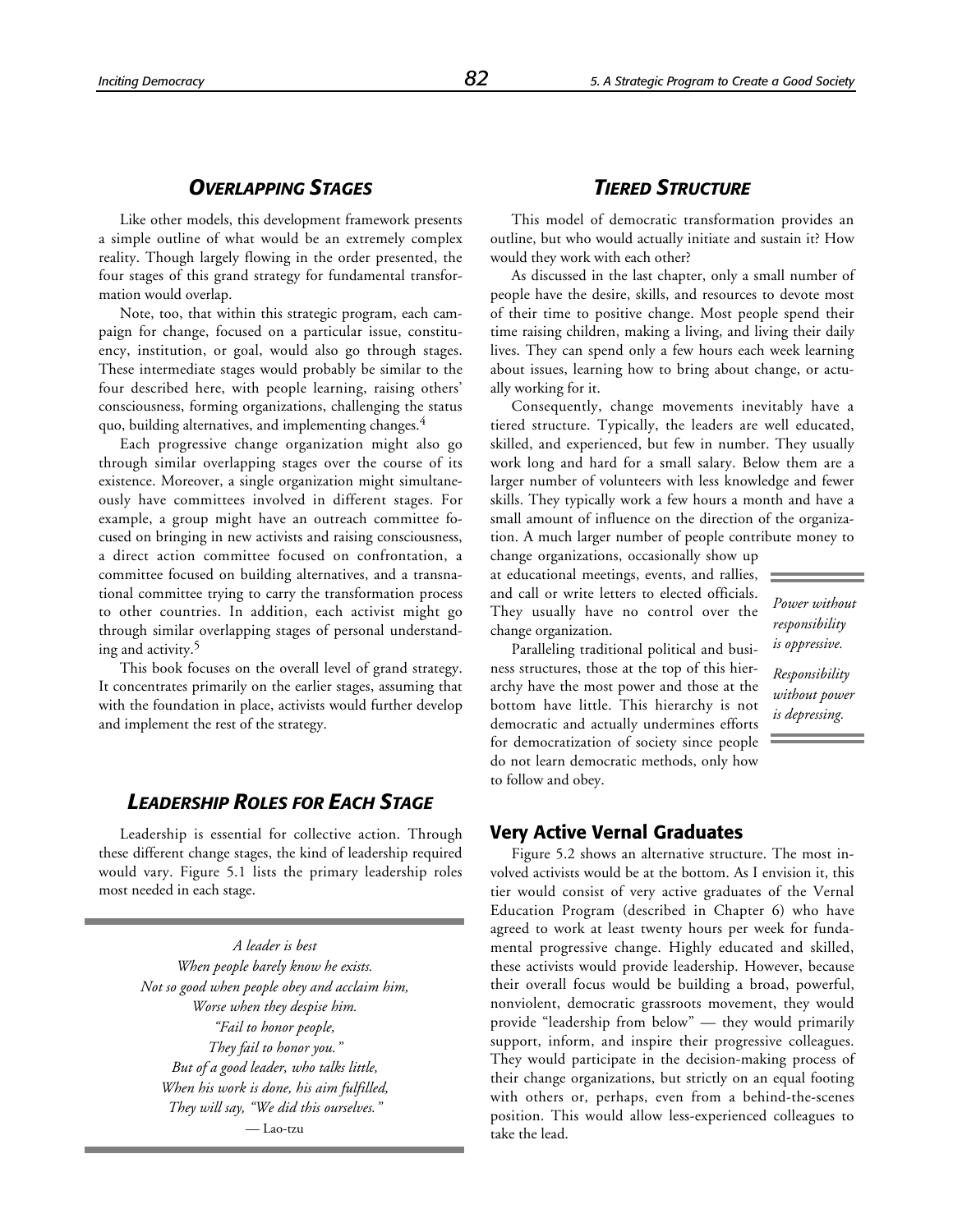# **Figure 5.2: A Democratically Structured Movement for Progressive Transformation**

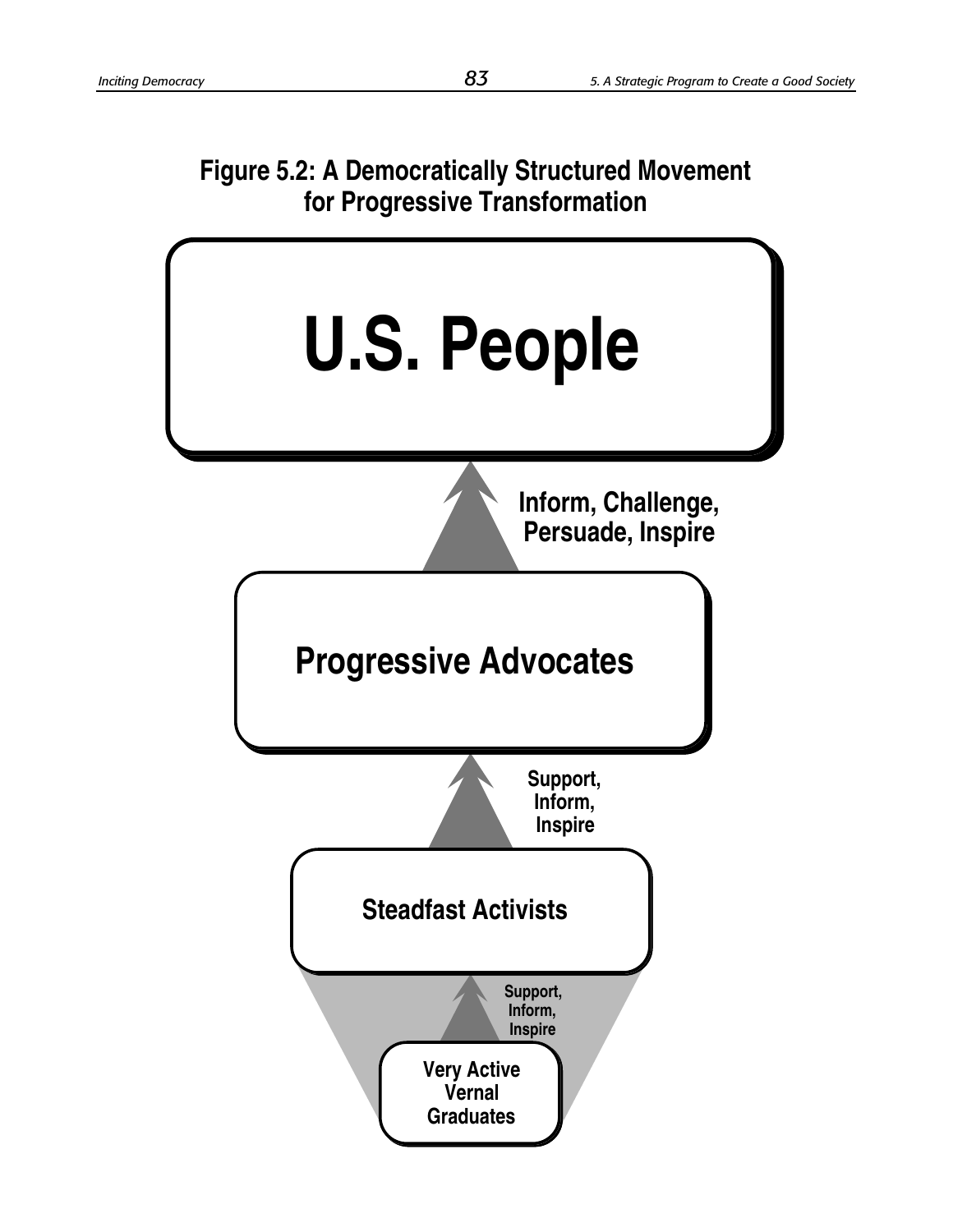As much as possible, these skilled activists would mentor less-experienced activists and offer timely educational workshops on topics related to the work at hand. They would also provide emotional support and counseling to other activists to minimize infighting. Since these skilled and dedicated Vernal graduates might be the most active members of their organizations, they might also do much of the mundane work that others did not have the time or skills to do. Overall, they might devote as much as half of their change effort to supporting other activists.

### **Steadfast Activists**

A larger number of steadfast activists, as shown on Figure 5.2, would work at least several hours per week for fundamental change. They would comprise the core of organizations working for progressive transformation. As described above in Stage 2B, I expect most of these activists would work with small, largely autonomous local organizations.

These steadfast activists would devote most of their time to active change work: persuading the public, lobbying public officials, lobbying church, labor, professional, and

*Trust men and they will be true to you; treat them greatly and they will show themselves great.* — Ralph Waldo Emerson

civic organizations, challenging political parties, building alternatives, confronting reactionary institutions, and so forth. However, they too would devote a substantial amount of their time to support, inform, and inspire progressive advocates (described below), especially by teaching democracy and change skills. They might

spend a significant amount of their change time teaching and mentoring the progressive advocates associated with their organization.

### **Progressive Advocates**

Progressive advocates would be a much larger number of people who were members or supporters of these many change organizations. Limited by family obligations, work obligations, a low level of skill or experience, or their fears of deeper commitment, progressive advocates would work at most a few hours per week for fundamental change. They might only occasionally attend their organization's meetings. However, because of their much larger numbers, these advocates would carry out a significant portion of progressive change activity. They would also provide much of the financial support for their group. In addition, they would likely constitute the main supporters of alternative institutions and would do much of the lobbying of public officials. They would comprise most of the people who attended rallies and engaged in other nonviolent activities.

However, their most critical change work would be simply talking with their relatives, friends, and neighbors about the need for fundamental progressive change and how to go about it. They would inform, challenge, persuade, and inspire their acquaintances and the larger public. Many would hand out leaflets at county fairs and speak to school children, church groups, labor unions, and civic organizations on behalf of their progressive organization. Others might show progressive videos in their homes or set up study groups for their friends and neighbors.

In this model, small, local groups, comprised completely of very active Vernal graduates, steadfast activists, and progressive advocates, would be largely autonomous. They could work together with other local groups, forming coalitions and democratically structured alliances whenever advantageous. This decentralized structure would be much more democratic than most current progressive organizations and would promote democratic ideals.

Steadfast activists and very active Vernal graduates would have complete and equal governance over their small organizations. Progressive advocates would have an amount of control commensurate with the amount of responsibility they took on. Small groups would have ultimate power over larger alliances (instead of the other way around), and they would be free to disassociate from these alliances or even challenge them using the techniques of nonviolent struggle.\*

### **Everyone**

 $\overline{a}$ 

At the top of this structure would be all the people of the country — those who would ultimately make democratic decisions in a good society. As larger and larger numbers of people became involved in progressive change, the democratic structures of progressive groups would constitute the skeleton of a democratic structure for general governance of the country. When this progressive structure became the predominant structure, regular people would then govern our country democratically, not only in the political sphere, but also economically and socially.

Let me emphasize this point: In this model, progressive organizations would be governed democratically — with participation by all members and supporters. As these organizations grew in number, size, and influence, they would collectively wield increasing amounts of power over the important institutions of society. Eventually (at the end of Stage 4), they would exert influence over most aspects of society. Since they would operate democratically and in the common interest and they would support only democratic institutions, as they exerted increased power, the society as a whole would become more democratic and responsive to people's needs.

Progressive caucuses within mainstream organizations that have hierarchical structures would be forced to play by the larger organization's rules. Still, internally, the caucuses could be egalitarian and democratic.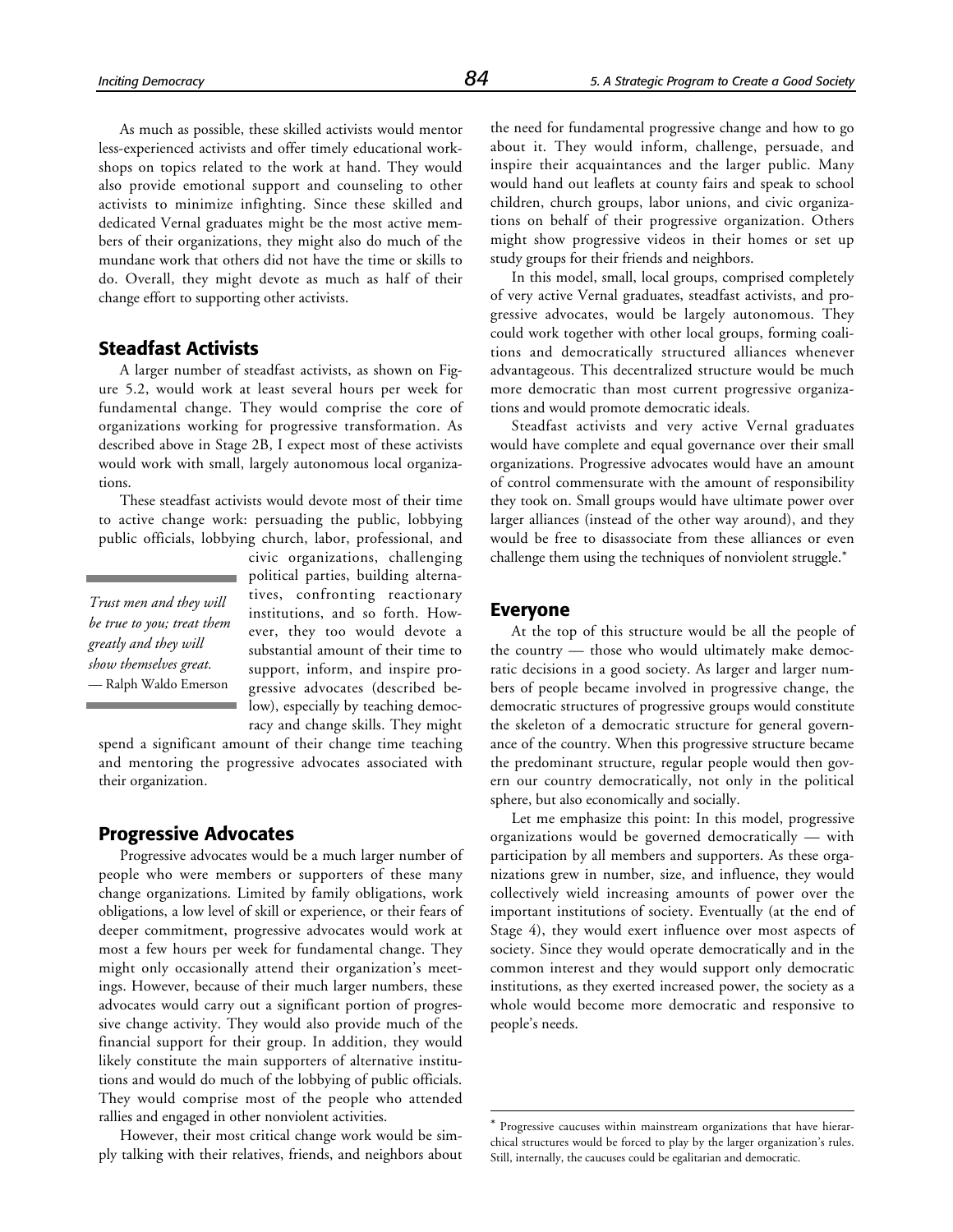### *IF NOT NOW, WHEN?*

When would this process of transformation begin? I believe it could start whenever we decide to begin.

Many sociologists who have studied the history of social movements argue that movements arise only under certain

### **Figure 5.3: Some Conditions and Events that May Trigger Political or Social Upheaval**

### **Economic Conditions**

Adversity Prosperity Adversity Preceded by Prosperity

### **Psychological Conditions**

Discontent, Frustration (relative deprivation of achievements compared to aspirations) Alienation (loss of community)

### **Political Conditions**

Foreign Domination and Exploitation Governmental Inefficiency (deficits, corruption) Disintegration of the Ruling Elite (ineptitude, in-fighting) Elite Intransigence and Repression

**Social Conditions**

Ideological Decay (social norms and values are no longer accepted)

Institutional Decay (rigid institutions thwart people and groups)

Social Disequilibrium (racial, gender, or class antagonism)

Defection of Intellectuals (away from the elite)

### **Specific Events**

Power of Elite is Undermined (an election defeat, war, coup d'état, an army mutiny, etc.) Straining Event (economic disaster, famine, sudden growth or technological change, severe weather) Crackdown on Dissidents Terrorist Act Historical Accident

**SOURCES**: This list is based on a summary of many scholars' work provided by Mostafa Rejai, *The Strategy of Political Revolution* (Garden City, NY: Doubleday, Anchor Press, 1973, JC491 .R381), pp. 24–26, supplemented with the discussion in Anthony M. Orum, *Introduction to Political Sociology: The Social Anatomy of the Body Politic*, 2nd ed. (Englewood Cliffs, NJ: Prentice-Hall, 1983, JA76 .O78 1983), pp. 318–337.

favorable conditions. Figure 5.3 lists some of the conditions and events these scholars have found historically precipitate social upheaval. However, one or another of these events occurs almost every year, yet major social upheavals occur much less often.

Other scholars argue that social movements come in cyclical waves, rising and falling as the pendulum of public opinion swings back and forth. They argue that a swing to the left frightens moderates, shifting them more to the right. Then the implementation of right-wing policies frightens moderates, causing them to swing to the left. These swings seem to occur on a regular basis, every thirty or forty years. This provides an explanation for the regular appearance of strong progressive political movements such as the Populist movement of the 1880s, the Progressive movement in the early part of the Twentieth century, the radical labor movement of the 1930s, and the civil rights/anti-war/youth movement of the 1960s.

Both of these perspectives focus on the take-off stage of social movements when they are most visible. However, most social movements have long preparatory stages when nothing appears to be happening, but important groundwork is being laid. For example, the civil rights movement emerged in the mid-1950s when most of the country had shifted towards conservatism. Historians can see that the powerful Montgomery bus boycott of 1955–56 — which led directly to the larger civil rights movement of the 1960s — was a probable next step after a decade of steady, grassroots organizing, but it was a surprise for most people at the time.<sup>6</sup>

Preparatory work must be done long before social change movements become visible. Once they have taken off, there is little time to build important maintenance structures (like communities of support), for activists to learn important skills, or for activists to work through their cultural and emotional limitations. If we wait until the takeoff stage, then it is usually to late to lay the groundwork.

Moreover, a fundamental transformation of all aspects of society will necessarily take decades to occur. During this long period, many social change movements will probably arise and fade. Waiting for a time when the political winds

are blowing in a progressive direction could mean waiting a long time unnecessarily. There is no reason to wait — we can start the process of transformation whenever we want. We can start the process now.

*This time, like all times, is a very good one if we but know what to do with it.*

Certainly, over the course of — Ralph Waldo Emerson

the transformation process activists will accomplish more when conditions are favorable and less when conditions are inhospitable. Particular progressive movements may stagnate or falter in unfavorable periods when most people are content with the status quo or feel hopeless, when elite interests are strong and united, or when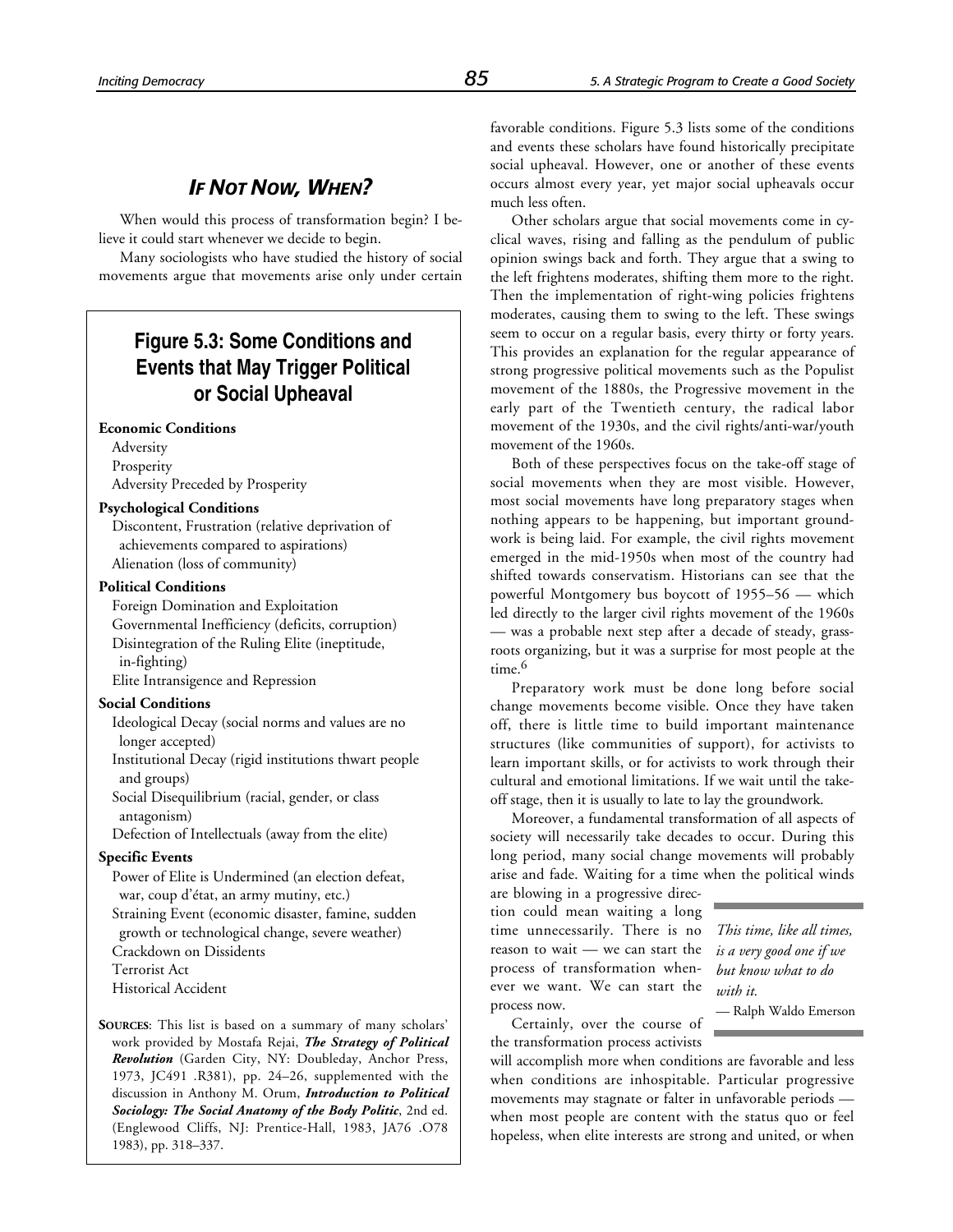# **Figure 5.4: Representations of Societal Change Over Time**







**Fundamental Transformation Created by Massive Progressive Social Movements**



**Time >**

### **Fundamental Transformation Created by Massive Movements Idealized Smooth Transition**



 $\overline{a}$ 



progressive resources are scarce. During these periods, activists may have few victories. They may be forced to devote virtually all of their efforts to defending gains and minimizing losses. Still, if they have the skills, strength, and endurance to continue to work for change through these periods, then when conditions grow more favorable, their progressive social movements can soar. If activists' overall efforts over the decades are sufficiently strong, then eventually they can bring about a complete transformation of society.

The three diagrams in Figure 5.4 portray this perspective. The area under the line in each diagram represents the percentage of all power held by the forces working towards a good society. The area above the line represents the relative power held over people by elite interests, by people's ignorance, and by destructive cultural and emotional conditioning. These diagrams indicate the potential shift between these forces over the decades.\* When the line is near the bottom, it indicates that elite interests, ignorance, and destructive cultural and emotional conditioning dominate society. When the line is near the top of the diagram, it

Note that I have not established the scale on the time axes of these diagrams. Conceivably, the duration of the diagrams might be as little as fifty years or as much as a thousand years.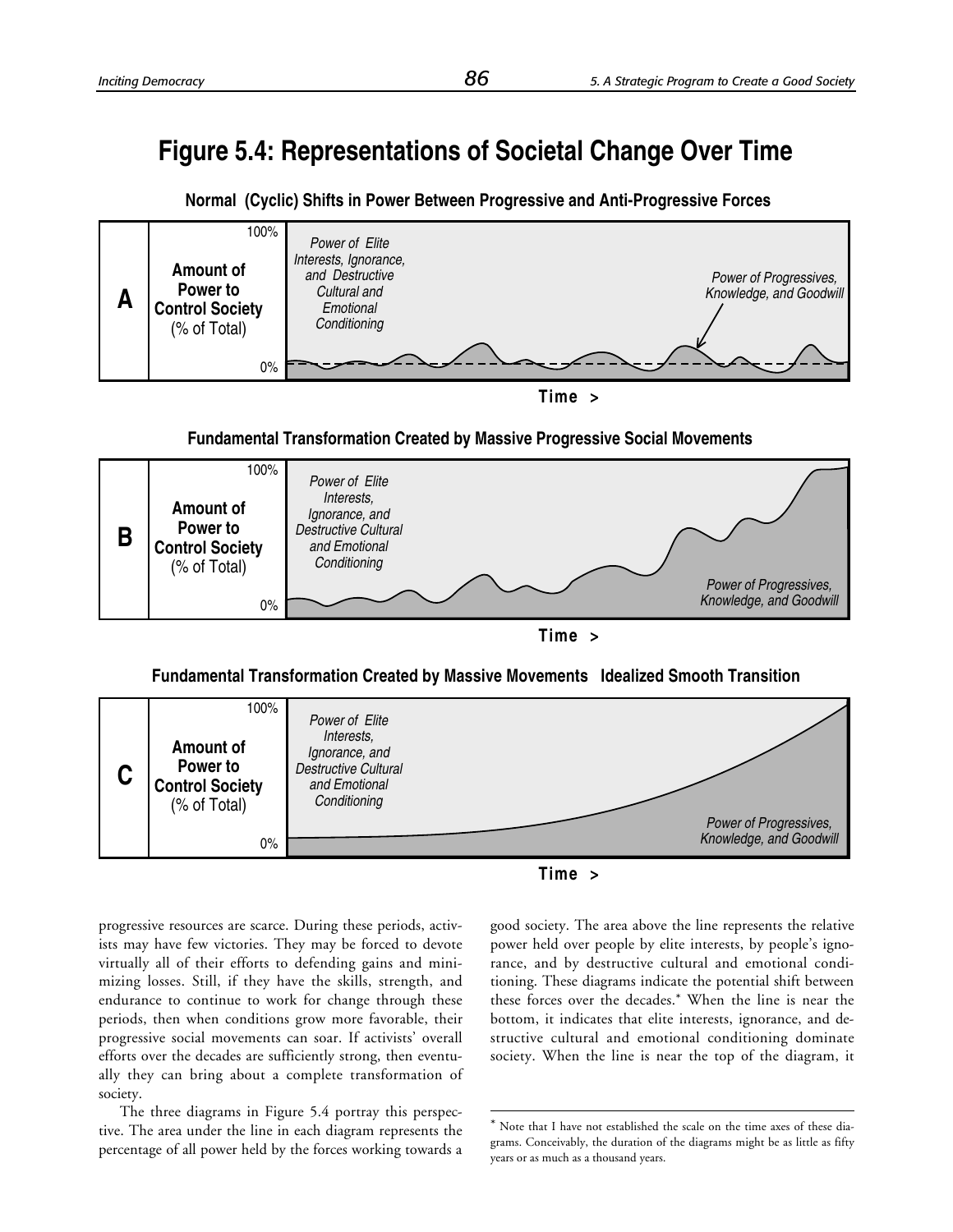indicates that we have achieved a democratic and nonoppressive society.

The top diagram shows "normal" changes caused by cyclic forces and by various triggering conditions and events. The fluctuations in the line indicate all the shifts due to technological changes, political elections, regular progressive reform movements, elite repression, right-wing movements, and so forth. When conditions are ripe, progressive social movements arise and cause some positive change. Later, when conditions grow unfavorable, these movements falter and the power of progressive forces declines. Though power shifts back and forth, progressive forces never have enough strength or skills to overcome the opposition, so the line oscillates near the bottom of the diagram (above and below the dotted line).

The middle diagram shows a similar oscillation, but in this case, progressive social movements are strong enough to create fundamental change. In this representation, the power of progressive forces eventually grows to almost one hundred percent, indicating a complete transformation of society. The curve has bumps and dips — analogous to those in the top diagram — caused by "normal" cyclic and triggered changes. However, because progressive social movements are more effective, they gain much more during the favorable periods and lose far less during the unfavorable periods. Over time, the curve shifts ever higher. Since the curve is generally rising, the percentage of power held by progressive forces after major setbacks in the later years is still greater than the highest peaks in the early years.

The middle diagram is probably a realistic rendering of the complexity of fundamental transformation since it indicates the actual successes and failures year to year. But clearly, it is impossible to predict the exact course of future events, what conditions and triggers might accelerate or decelerate progressive change, when these changes might occur, and the extent of their impact. So any diagram like this would necessarily have the bumps and dips in the wrong places and would show them with the wrong magnitude. The bumps and dips would also mask the overall shift.

For these reasons, I created the bottom diagram, which is an idealized version of the middle one.\* It shows the same fundamental transformation over time, but omits "normal" cyclic and triggered changes and ignores the jumps and starts that characterize real change. Hence in this diagram, the line moves smoothly upward. Like the middle diagram, this one indicates that, at the beginning, the relative power of the forces working toward a good society is low. But as time goes on, it grows steadily to almost the entire total. Since earlier victories make it easier to bring about change, the line slopes a bit upward to show that change accelerates over time.

-

Historically, social change has followed the oscillatory pattern described in the top diagram. How can we ensure that it follows the path of progressive transformation described by one of the two bottom diagrams instead?

The next few chapters describe one practical way. But first let's look in more depth at the dynamic of effective nonviolent struggle since it plays a crucial role in this program, and it is often misunderstood.

### *NONVIOLENT STRUGGLE*

Many people equate nonviolence with passivity or capitulation. They consider it too gentle and weak to challenge the might of elite interests, the viciousness of soldiers trained to kill mindlessly, or the cruel malice of rapists and torturers. However, when practiced by a small group of dedicated and skilled activists, nonviolent action can disarm opponents, vividly expose injustice, and inspire people far and wide. When practiced by large numbers of people working together in a bold, incisive campaign, nonviolent engagement can undermine all support for powerholders and force sweeping change.

By its nature, principled nonviolent struggle promotes fairness, democracy, and compassion. When planned by skilled and conscientious leaders like Mohandas Gandhi or Martin Luther King, Jr. and carried out well, it has the

extraordinary ability to overturn oppression without creating an oppressive counterforce. It deescalates hostility, violence, and fear, reduces polarization, and ennobles both participants and opponents. It also promotes mutual problem solving based on real needs and reasonable desires, making it possible to develop appealing win-win solutions for everyone involved.

*In this age of the rule of brute force, it is almost impossible for anyone to believe that anyone else could possibly reject the law of the final supremacy of brute force.* — Mohandas Gandhi

Nonviolent struggle, at its

best, cuts through old behavior patterns and touches the caring human beings trapped inside. Like cathartic theater, nonviolent struggle can unearth buried hearts, rejuvenate shriveled souls, and awaken the playful and loving sides of people.

### **The Power of Nonviolent Struggle**

Nonviolent struggle is effective because it ingeniously undercuts the power of oppressors. Even the most powerful

<sup>\*</sup> Think of it as subtracting the top diagram from the middle. (To create the middle diagram, I actually added the bumps and dips from the top diagram to the bottom one.)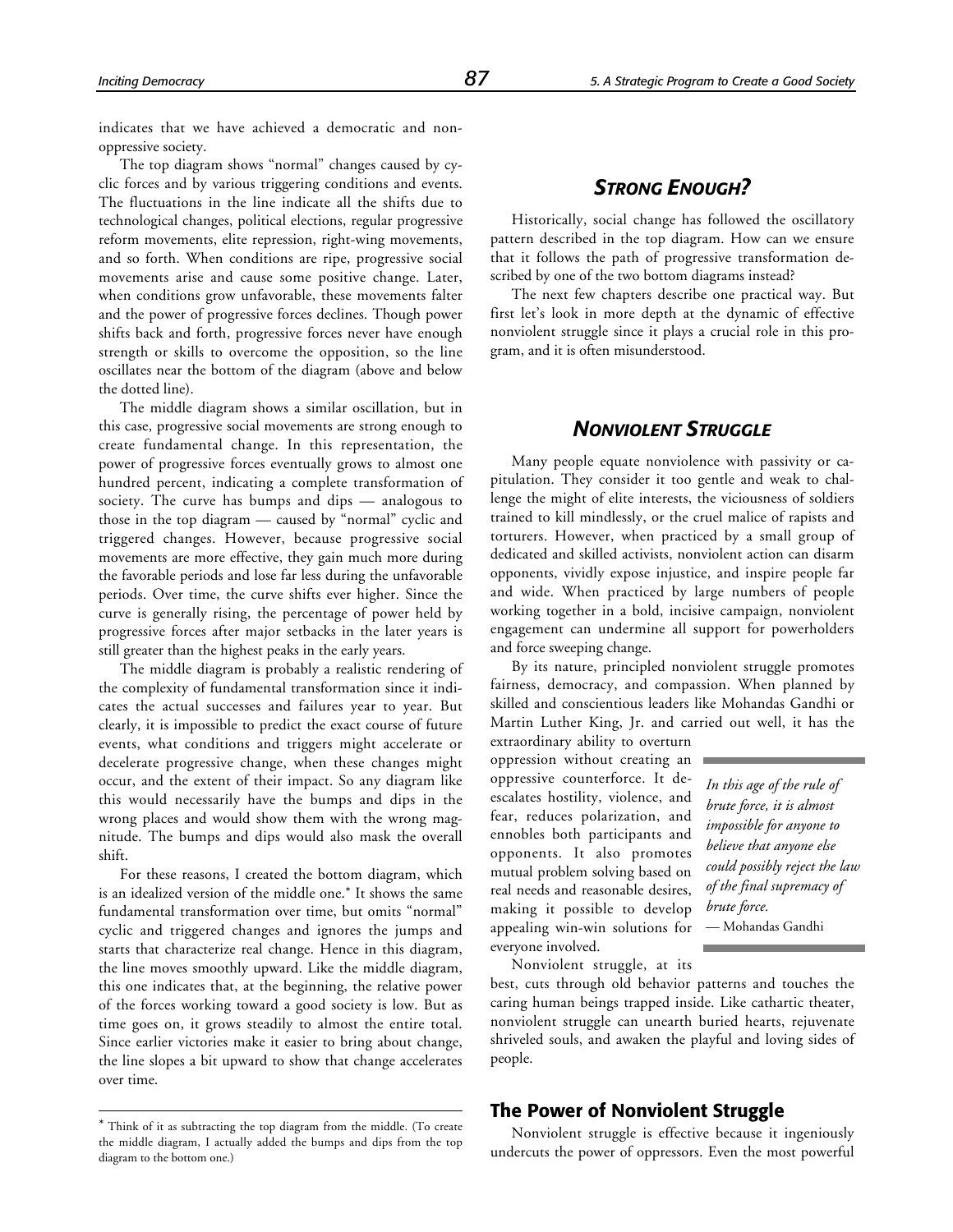tyrants hold very little power as individuals — most of the power they wield is dependent on the support of thousands of others who actually carry out their desires and the passive acquiescence of millions of people who could intervene but do not.

For example, police have power because society imbues them with authority and grants them the right to use force.

*I am your king, and you'd better do what I say or else I can't be king anymore.* — cartoonist B. Kliban

The courts and city hall back them up. Their commanders and fellow police officers support their daily actions.

Soldiers have power because society values their might, praises their willingness to fight, and authorizes their killing. Society also pays to support them using

tax money. Their officers train them, lead them, command them, and supply them with weapons.

Torturers may seem to be inhuman miscreants acting outside the bounds of sanctioned authority. However, they too are supported by a martial sub-culture and their actions may be covertly authorized by the government. Moreover, the larger society may passively support their actions if most people consider cruelty necessary to defeat "terrorists" or "subversives."

Individuals have little power without institutional backing — only the power of their own muscles and wits plus whatever personal weaponry they may have acquired. To visualize the extent of this dependency, imagine the weakness of even the most powerful and affluent people if no one in society would provide them food. They would be forced to hunt, forage, or farm just to feed themselves. It is only because others agree to supply them with food that these "powerful" people do not live an enervating, hand-tomouth existence.

Moreover, all people rely on others for reassurance that their actions are reasonable and morally justified. Even rapists rely on a general climate of misogyny to condone their conduct.

A well-designed nonviolent campaign undermines support for oppressors and challenges their destructive behavior. It encourages other people to stop passively consenting to oppressors' demands and instead to actively dissent and

*Let me say, at the risk of seeming ridiculous, that the true revolutionary is guided by great feelings of love.* — Ché Guevara

intervene. It encourages ethical leaders and the public to condemn their unsavory actions. It encourages the oppressors' own family and friends to criticize them (as happened during the Vietnam War with Defense Secretaries Robert McNamara and Melvin Laird). A good campaign even attempts to awaken the consciences of the

oppressors so that whatever dormant empathy they might have for others will steer them toward more compassionate behavior. For example, McNamara actually resigned.

When large enough numbers of people condemn oppressors' actions and refuse to cooperate with them, they are forced to capitulate. In like manner, when many people refuse to act according to harmful social norms or to act out their own harmful behavior patterns, they undercut the strength of those norms and dissolve the power of destructive patterns. Over the course of a nonviolent campaign, as principled resistance grows, more and more people take control of their own lives and take back control of their society. Power shifts from oppressive tyrants to cooperative and compassionate people and from oppressive norms and institutions to ones that are more humane.

To be effective, nonviolent struggle must induce enough people to dissent, refuse, and intervene.

Some people can be persuaded by rational discussion, compelling leaflets, passionate speeches, vigils, marches, parades, rallies, and similar activities. For example, in a campaign to stop production of land mines, activists might stage a rally at the gates of the land mine factory with poignant speeches from prominent moral leaders and moving testimonials from people who had lost limbs to land mines. This might stir the consciences of some workers in the factory to seek other employment.

Small, symbolic boycotts and physical interventions can illuminate injustice and inspire people to end their support. For example, a die-in and mock funeral with hundreds of wailing widows dressed in black would dramatize the misery caused by land mines.

Larger, more personal actions can place key players in a pivotal situation where they must either sever their support

for oppressors or exert extra effort to go on. Continuing this example, thousands of activists might blockade the gates of the land mine factory by lying closely together on the ground. This

*He that complies against his will Is of his own opinion still.* — Samuel Butler

would force workers to decide whether going to work was worth having to walk on the protesters' bodies. Many would not take this hurtful step.

In this example, progressive activists directly sway workers to stop producing land mines. But nonviolent struggle more often brings about change indirectly. For example, the demonstration against the land mine factory may directly influence only a few workers, but it might induce friends and neighbors of the workers to criticize them. This might prod them enough that they would seek new jobs. More likely, such a demonstration might induce thousands of people across the country to call their congressional representatives, pressuring them to cut funding for the land mine factory. Alternatively, the demonstration might induce people to boycott other products of the company that makes land mines. This might put enough economic pres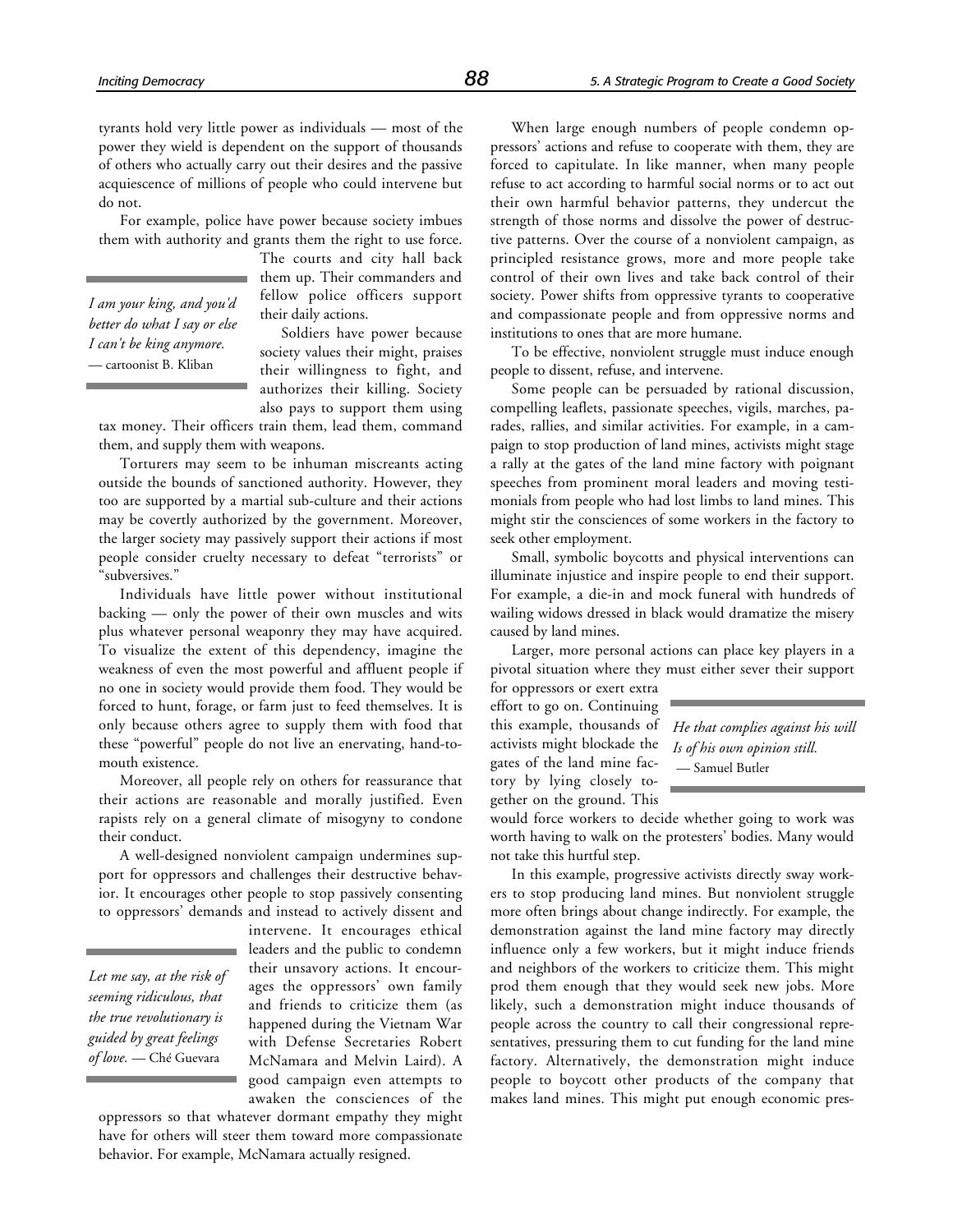sure on the company to force it to convert the factory to another use.\*



Just as a stool with a broken leg topples over, a power structure collapses without the support of the people who formerly sustained it. Nonviolent campaigns that appear to target powerholders are more often aimed at cracking their support, so they will tumble off their thrones of power.

### **Elements of Effective Nonviolent Campaigns**

Nonviolent struggle campaigns can only induce large numbers of people to dissent and refuse if those campaigns seek to move society in a direction that people find appealing. Nonviolent struggle requires that activists stand up for what is right, take risks, bear suffering without retaliation, and act honestly and openly, even when secrecy might seem desirable. They must avoid being hostile, arrogant, or selfrighteous.

Effective nonviolent struggle campaigns include these elements:

- They have fair and just goals, inclusive of everyone.
- They rely on compassion and a desire for democracy and fairness — not on malice or vengeance.
- They boldly and openly stop oppression without demeaning or physically injuring the oppressors. They support every person involved in the campaign as an individual human being.
- They address the root causes of problems and suggest far-reaching remedies that can actually solve them.
- They illuminate a wide spectrum of facts and perspectives and convey them to the larger community in an understandable fashion.
- They promote rational dialog.

-

- They encourage people to think for themselves.
- They embrace a multiplicity of truths.
- They accept the possibility that everyone may be misguided or wrong (including progressive activists).
- They are experimental and tentative, oriented toward finding the best solution among many possible choices rather than imposing a preconceived answer.

The best nonviolent actions are playful, joyous, and inspiring. They use creative activities that break through rigid behavior patterns and open people up to new modes of thinking and acting. They forcefully challenge oppression and offer superior alternatives.

### **Steps in Nonviolent Campaigns**

Effective nonviolent campaigns often span many years, require immense preparation, and proceed through many steps. Typically, activists will first investigate a persistent social problem and research a variety of possible solutions. They will then communicate their findings to the public and build organizations to lobby or sue authorities for change. Next, to build widespread understanding and support, they speak out, distribute leaflets, publish newsletters, post websites, perform guerrilla theater, debate their opponents, and so forth. While most activists usually press for change through conventional channels, others may illuminate the oppression through public protest or symbolically enact an alternative to demonstrate its superiority.

If opponents are not responsive, activists prepare for more intensive nonviolent struggle. Typically, they first educate even more people about the issue and build an action organization. They inform their opponents of their intentions and attempt to negotiate a solution. If their opponents are still unresponsive, then activists may picket, fast, and hold large marches or rallies to dramatize the issue and expose their opponents' unresponsiveness. They may also pressure their opponents' colleagues and friends.

As part of their effort, activists might also perform community service to exhibit their compassion and demonstrate they are willing to do concrete tasks necessary to create a good society. They may praise opponents' positive efforts or even offer them gifts to express goodwill, show integrity, and allay opponents' fears of being attacked.

It is usually only after all these steps — preparation that bolsters the strength and resolve of activists and undercuts the rationale and legitimacy of their opponents — that activists engage in coercive strikes, blockades, or boycotts to force authorities to capitulate.

### **Typical Steps in a Nonviolent Campaign**

- 1. Background research and investigation
- 2. Widespread education
- 3. Negotiation with the powerholders
- 4. Demonstrations that illuminate the oppression and offer alternatives
- 5. Outreach to enlist the support of more people
- 6. Community service and goodwill gestures towards the powerholders and the larger community
- 7. Nonviolent noncooperation and intervention

<sup>\*</sup> There are several other ways to increase the effort required to produce land mines: if workers could find jobs nearby that paid higher wages, they would probably choose to take those jobs. If the land mine company could make larger profits by producing some other product, then it would probably stop production. Development of an effective nonviolent national defense program would undercut the rationale for building land mines.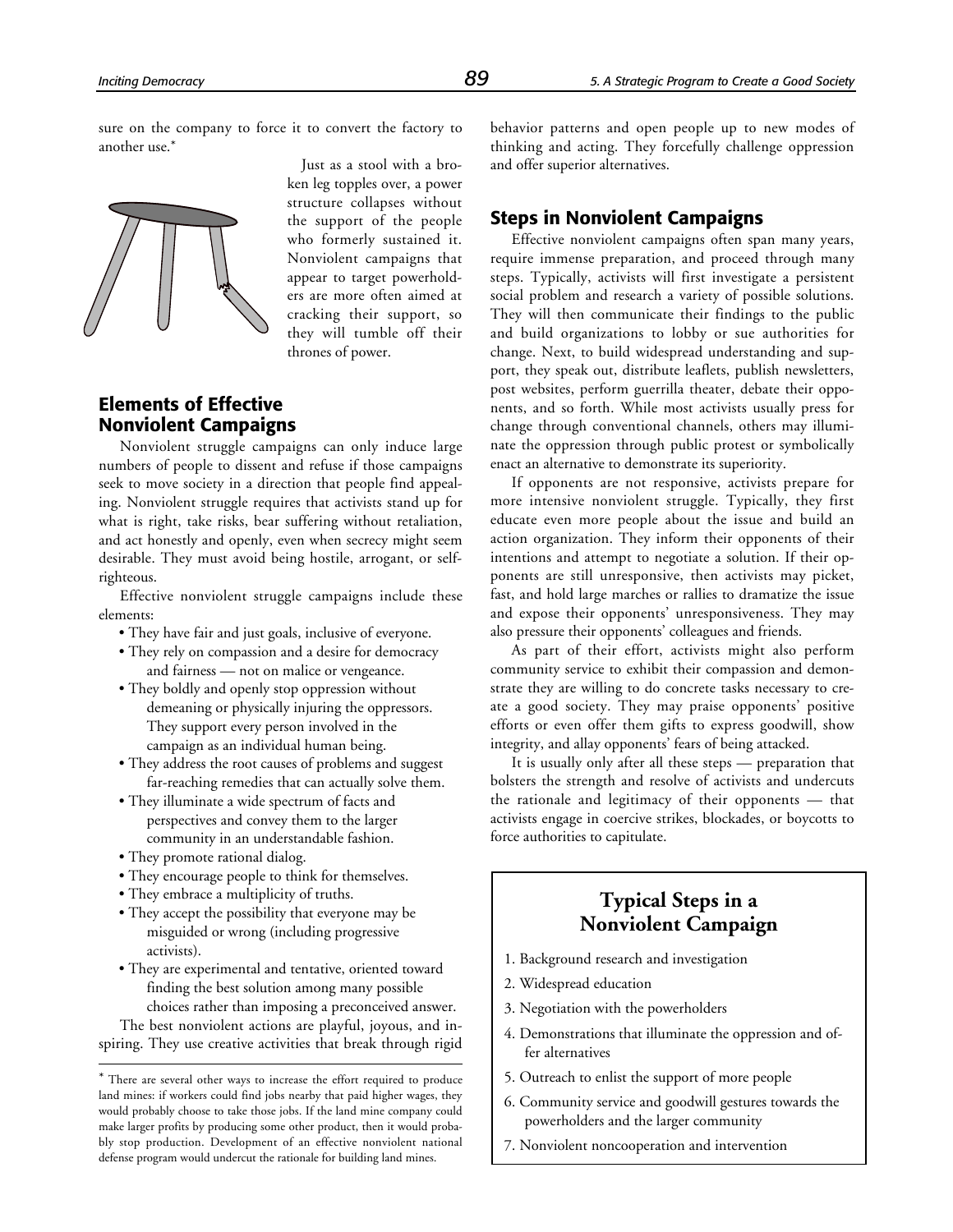Naturally, these strong challenges to the status quo often stimulate a violent backlash. However, if activists remain true to their ideals and respond nonviolently, then public opinion tends to swing behind them. An organized public then lobbies authorities, and this broad and strong pressure finally forces positive change.

### **Preparing for a Nonviolent Action**

A large nonviolent action can take many months of preparation. Activists must persuade large numbers of people to attend, arrange transportation to the demonstration site, and provide for their basic needs for food, water, toilet, and shelter.

Even more important, activists must ensure that the action is purposeful, creative, and potent so it will be effective in swaying the public. If the goal is to illuminate injustice and foster public pressure for change, then activists try to expose the social myths that obscure reality and sustain conventional beliefs. They devise actions to counter these myths.

### **Creative Nonviolent Action**

**Mr. Skeptic**: Ok, Ms. Promoter of Nonviolence, how would you deal with a real-world situation. Let's say I'm walking down a dark street late at night in the grungy part of town, and a big man pulls a knife on me and demands I hand over my wallet. What should I do?

**Ms. Promoter of Nonviolence**: Well, you might do many things. What options do you see?

**Mr. Skeptic**: I don't see any possibilities at all. It's a scary situation. I guess I could fight him and try to knock the knife out of his hand. If I knew karate or some other martial art, I might be able to overpower him. But these aren't very nonviolent. The only nonviolent option I see would be to just give in and hand over my wallet.

**Ms. NV**: Well, actually there are many other nonviolent options. For example, perhaps you could run away, or you could scream at the top of your lungs. Let's be more creative. Maybe you should shout that there is a fire, point at this imaginary fire, and run towards it. The mugger might be surprised just long enough for you to get away. Or perhaps you could introduce yourself to him and try to shake his hand. Maybe you could run up to him and give him a big hug. Or maybe you should fall to the ground and act like you're having an epileptic fit.

What if you said some crazy things about the Queen forcing you to use drugs and then sprinkled imaginary pixie dust on your head? Or what if you got down on your hands and knees and crawled between his legs. What if you started to sing Mary Had a Little Lamb and did a little jig? What if you complimented his clothing and gave him a gift — what if you wrote him a poem and gave it to him? Maybe you should ask him for his autograph.

**Mr. S**: None of those seem like good ideas to me.

**Ms. NV**: Well perhaps not, but the point is that there are a lot of options — a lot more than you came up with. They may seem crazy, but some of them might be useful in re-arranging the situation. Creative nonviolent action often works by transforming a bad situation where everyone is playing a conventional role into a new situation where everyone has to play by new rules. It forces people to step out of their normal, patterned behavior. Once people are thinking, they may discover a more appropriate way to act.

There may even be some sort of mutually satisfactory solution. Perhaps this mugger has never been given a poem before and your gesture would open his heart. Maybe introducing yourself would transform the situation from "mugger robbing victim" to a situation more like two friends talking together on the street. Robbery would then seem out of place and impolite. Perhaps not. But the point is to come up with a lot of ideas and then evaluate whether they would work. If you don't, then you have already surrendered to your fear. You are forced to play by the rules of a bad game…

Let me tell you a story: once, at a demonstration at the Rocky Flats nuclear bomb trigger factory, the police, with their nightsticks drawn, started to rush towards a group of demonstrators. The demonstrators, realizing they might be beaten, began to play the hokey-pokey. The police, when confronted by a bunch of people playing a children's game, did not know what to do. In their eyes, the demonstrators had transformed from "dirty communists" to young people just like their sons and daughters. Before the demonstrators played the hokey-pokey, it didn't seem like a very good idea to avoid being beaten; but after it worked, it seemed brilliant.

**Mr. S**: These ideas still don't seem workable to me.

**Ms. NV**: Well perhaps not. The situation you described is a tough and scary one. There may be no good solutions. Perhaps the mugger is deranged and desperate for money to buy drugs. Perhaps he will rob and kill you no matter what you do.

Maybe the only solution is for you not to be there late at night — or even better, for there not to be a grungy part of town at all. Perhaps the real solution is to work now to ensure that no part of town is grungy and there are no deranged drug addicts desperately stalking the streets looking for victims they can rob for drug money.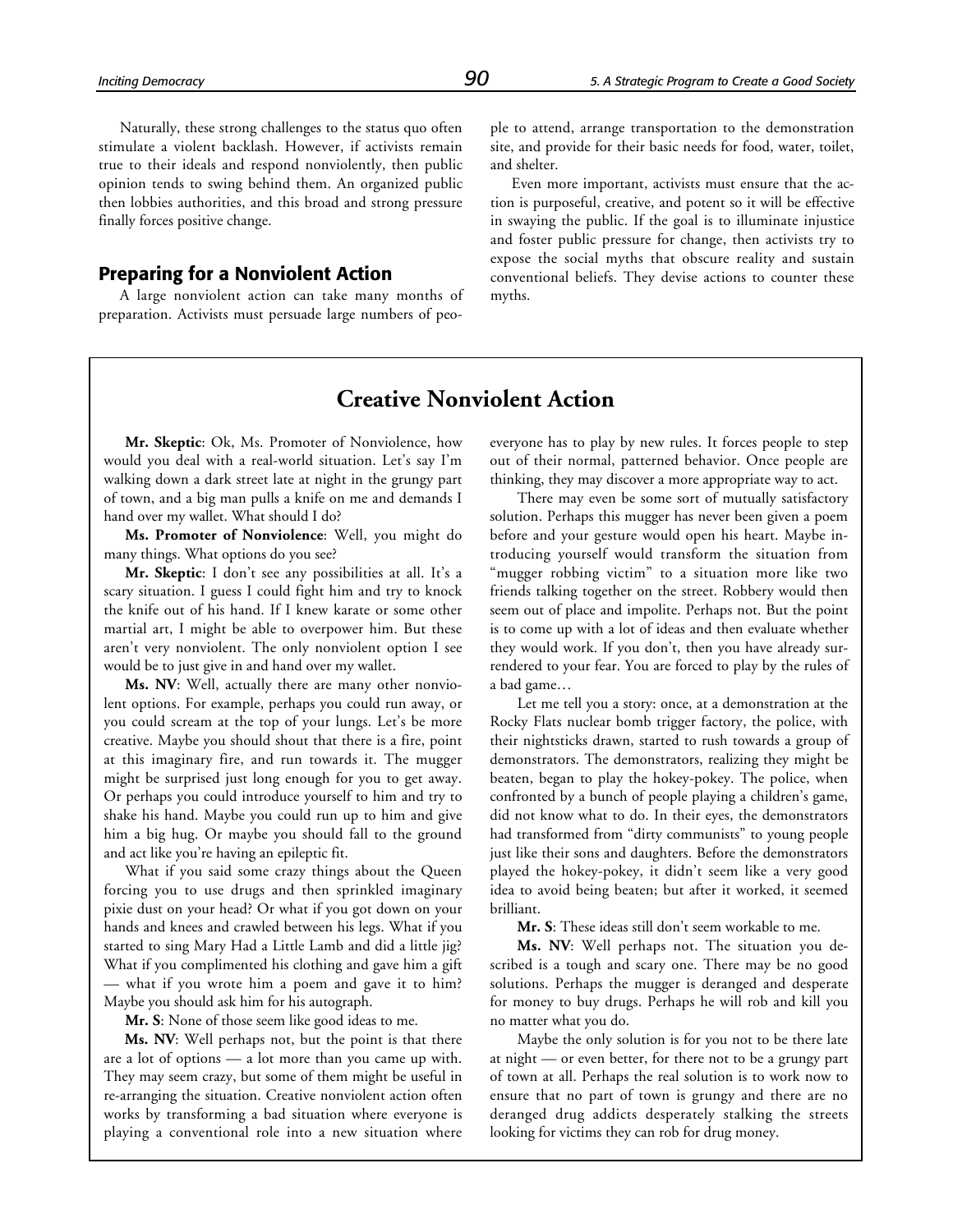For example, to counter the myth that the military is starved for funds, activists could create a giant physical chart on a downtown street with the percentage of income taxes going to the military represented by hundreds of rifles lined up end-to-end for hundreds of yards. They might represent the much smaller percentage of taxes that go to education with books lined up for a few feet. After displaying this proof of misplaced priorities, activists might pick up these props. Those who picked up rifles could pretend to shoot those holding books who would dramatically "die." This action would graphically depict the priorities and predictable consequences of current government policy.

If the goal is to coerce powerholders to change directly, then activists determine whom they can most feasibly com-

*The most common way people give up their power is by thinking they don't have any.* — Alice Walker

pel and how they can best pressure them. For example, activists might seek to stop a company from producing a product that it sells only overseas, like infant formula. They might determine that they could coerce the influential marketing vice-president to

discontinue the product by launching a broad consumer boycott of another product that it sells domestically.

To be effective, progressive activists must ensure that participants refrain from harsh or vindictive behavior and focus instead on challenging their opponents boldly and compassionately. Toward this goal, organizers of a nonviolent direct action often draw up guidelines for behavior. They may require participants to join an "affinity group" like-minded people who support each other and can ensure that each member adheres to the guidelines. Organizers usually require all activists to attend a workshop to learn

### **Tips for Action**

*Redirect your anger into positive action. Convert your fear into excitement. Stand tall on your principles. And don't forget to have fun!*

bold, nonviolent responses to conflict by practicing these skills in simulations and role-plays.

An effective action is thus well planned and the participants are well prepared. Activists often choreograph the whole demonstration like a theater or dance performance. They carefully craft it to bring out everyone's best character, touch hearts, illuminate destructive behavior, and pose alternatives that are more effective and humane.

Structure and planning do not preclude individual spontaneity or initiative. To the contrary, innovative responses will arise freely in a safe, alternative environment. In such surroundings, people are more likely to step out of their patterned behavior and address the situation at hand with compassion and intelligence. This fresh thinking is exciting and energizing.

At its best, a powerful nonviolent action profoundly affects all participants — activists, opponents, and bystanders. An effective action often feels new, magical, and unique, yet ageless and just right. Participants and observers may suddenly see new possibilities and imagine new vistas. They may feel a compassionate understanding of others — even those who have oppressed them. Participants may even feel — for the first time — genuine joy and delight in the world.

### **The Danger of Nonviolent Struggle**

If planned and carried out well, nonviolent struggle can be effective against even the most hardened and highly armed troops. By demanding change in ways that do not endanger anyone, nonviolent struggle reduces opponents' hostility and undercuts justifications for violent response. Hence, compared to warfare, nonviolent struggle is relatively safe.

Still, struggle of any kind can be deadly. Current institutions are dedicated to resisting substantive change with the full range of their arsenals. When challenged, they may respond with deadly force — remember the killings at Kent State and Tiananmen Square.

*Life shrinks or expands in proportion to one's courage.* — Anaïs Nin

Moreover, since nonviolent actions are designed to jiggle people's rigid patterns, even a mild action can evoke an intense reaction. Some opponents and bystanders may respond with tears, elation, or excited realization when they see high ideals and practical solutions visibly demonstrated. But others may react with fear or fierce rage. By anticipating the latter, activists can sometimes counteract it with compassion, logic, or creative maneuvers, or they may be able to stand to the side so that the rage goes harmlessly past them (like an aikido move). Still, at times, activists must take the full brunt of the fury. The best actions are planned with a deep understanding of human dynamics and carried out skillfully to keep responses within bounds and minimize casualties.

### *The Goal is Positive Change*

*Something seems wrong to most people engaged in struggle when they see more people hurt on their own side than on the other side. They are used to reading this as an indication of defeat, and a complete mental readjustment is required of them. Within the new terms of struggle, victory has nothing to do with their being able to give more punishment than they take (quite the reverse); victory has nothing to do with their being able to punish the other at all; it has to do simply with being able, finally, to make the other move... Vengeance is not the point; change is.*

— Barbara Deming*<sup>7</sup>*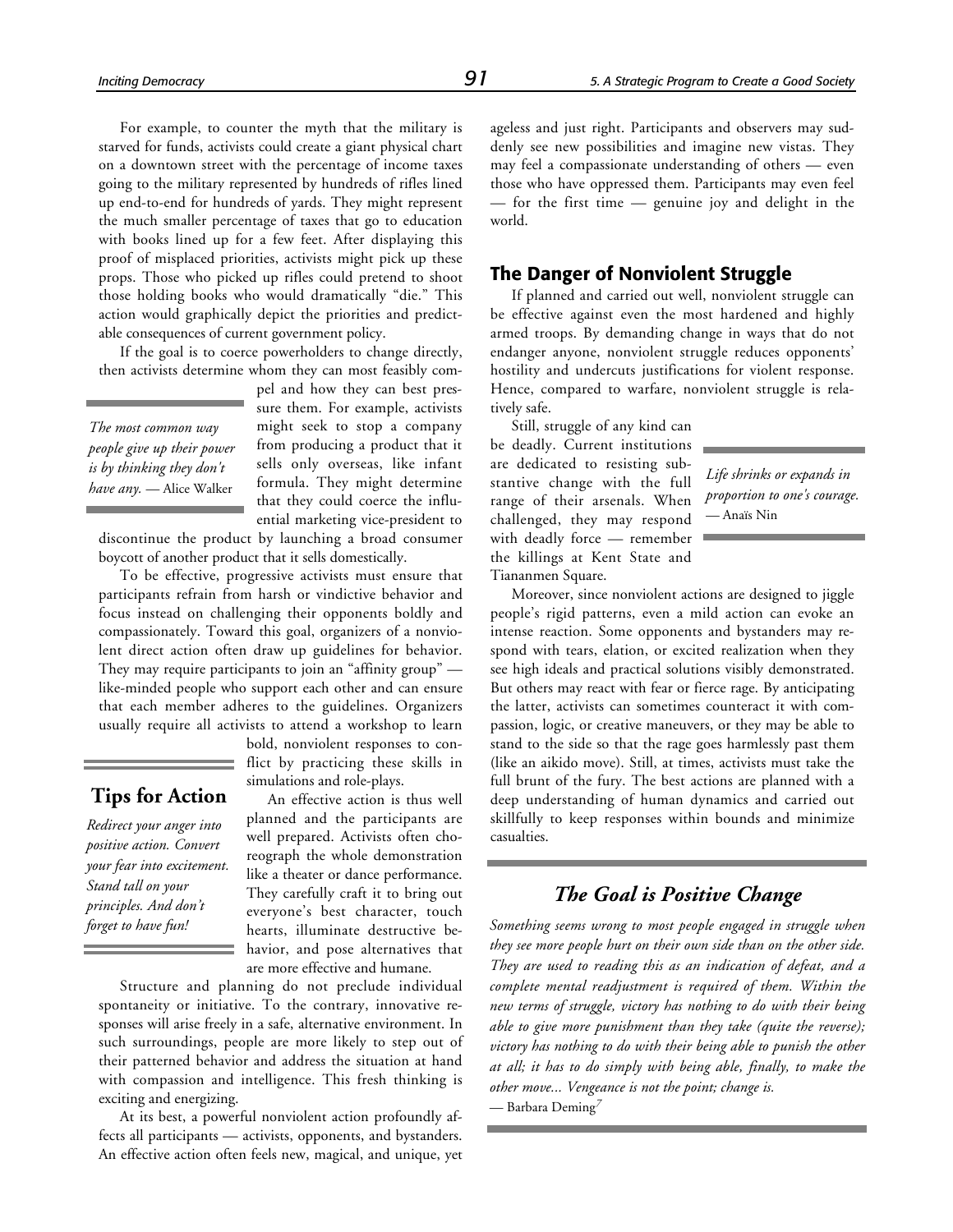### **Twelve Principles of Strategic Nonviolent Struggle**

Recently, two scholars studied six historical society-wide battles to determine the major factors, subject to activists' control, that contribute to success or failure of a nonviolent struggle.<sup>8</sup> Since their analysis was not oriented towards the particular goal of creating a good society, they did not conclude that nonviolent campaigns must be morally consistent with a good society or that campaigns must garner widespread support. Still, the results of their study are notable. They concluded that a nonviolent struggle would be more likely to succeed if it conforms to these twelve strategic principles:

**Development** (prior to the conflict, create a favorable environment)

- 1. Formulate Functional Objectives Choose a clear, specific goal towards which all decisions are made.
- 2. Develop Organizational Strength Build an efficient struggle organization with strong and flexible leadership, a skilled and dedicated activist operational corps, and a sympathetic and supportive civilian population.
- 3. Secure Access to Critical Material Resources Ensure that activists have food, clothing, energy, medical supplies, computers, and so on.
- 4. Cultivate External Assistance Get other countries or outside groups to support your cause and provide aid.
- 5. Expand the Repertoire of Sanctions Prepare a large number of possible tactics in advance and evaluate their strengths and weaknesses for various circumstances.

**Engagement** (during the struggle, maximize the effect of your actions)

- 6. Attack the Opponents' Strategy for Consolidating Control — Refuse to obey whatever your opponents want obeyed. Subvert the enforcers (police, troops).
- 7. Mute the Impact of the Opponents' Violent Weapons — Get away, disable their weapons, prepare your supporters for the worst so they are not terrorized or demoralized when it comes, and so on.
- 8. Alienate Opponents from Expected Bases of Support — Make your opponents' violence and their goals appear unconscionable so they are condemned internally, by their allies, and by other countries.
- 9. Maintain Nonviolent Discipline Keep your behavior (and that of your allies) within acceptable limits to reduce any justification for your opponents' violence and to undermine their support. Distance yourself from those who use violence to "help" you.

**Conception** (as the struggle continues, evaluate what is happening)

- 10. Assess Events and Options in Light of Levels of Strategic Decision Making — Realistically assess the struggle on the appropriate level (policy, operational planning, strategy, tactics, and logistics) and respond accordingly. Especially, do not confuse a tactical win with an overall victory or a tactical loss with an overall defeat.
- 11. Adjust Offensive and Defensive Operations According to the Relative Vulnerabilities of the Protagonists — Depending on the circumstances, focus on undercutting your opponents, or switch to defending your own support structures. Also, strike in many places with many tactics or focus on a few vulnerable spots.
- 12. Sustain Continuity Between Sanctions, Mechanisms, and Objectives — Use appropriate methods to steer your opponents to the desired end: conversion, accommodation, coercion, or disintegration of their power base.

### *SUMMING UP*

The previous chapter specified crucial characteristics of democratic change efforts and six essential components of an effective strategy. By relying on broad educational efforts, mass change movements, a decentralized and democratic organizational structure, and nonviolent struggle, the strategic program described in this chapter includes all of these characteristics and components. If thoroughly implemented, I believe this strategic program would produce a good society.

The next five chapters describe a practical way to implement this strategic program over eighty years. Chapters 6, 7, and 8 focus on the first two stages. These chapters describe a specific endeavor — the Vernal Education Project — to increase greatly the strength, knowledge, skills, and endurance of progressive activists and their organizations. Chapter 9 shows that with this increased capability, activists could realize the third and fourth stages and actually bring about fundamental transformation of society. Chapter 10 lays out a specific timeline for developing and implementing the Vernal Education Project.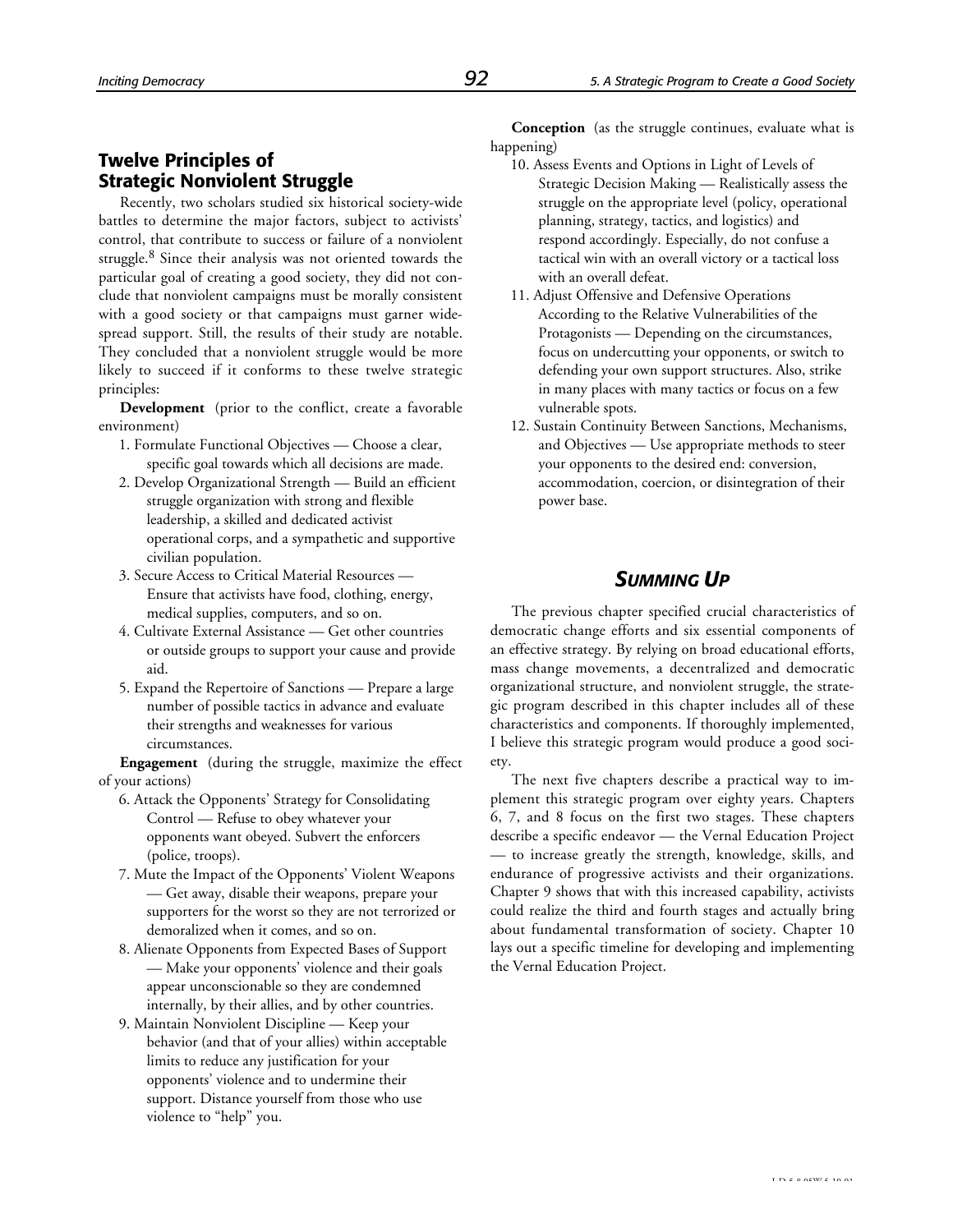### *NOTES FOR CHAPTER 5*

<sup>1</sup> I have drawn on several previous works that examine revolutionary change and major paradigm shifts.

Rex D. Hopper, "The Revolutionary Process: A Frame of Reference for the Study of Revolutionary Movements," *Social Forces*, 28, No. 3 (March 1950): pp. 270–279, synthesizes the research of several earlier scholars on the "natural history" of revolutionary change. He divides the process into four main stages, based primarily on the psychological state of the public:

• The Preliminary Stage of individual restlessness.

• The Popular Involvement Stage of collective unrest and excitement.

• The Formal Stage when people develop a collective opinion about the new social order and try to implement it.

• The Institutional Stage when the new order is successfully implemented.

The Formal stage covers the dramatic part of a revolution the phase generally considered "the Revolution." My stages 2A, 2B, 3, and 4 roughly correspond to Hopper's four stages, though again note that my model focuses on the work of activists while Hopper's model focuses on the psychological state of the public.

William H. Friedland, et al., *Revolutionary Theory* (Totowa, NJ: Allanheld, Osmun, 1982, JC491 .F73), pp. 126–130, lists four basic elements of revolutionary mobilization:

- Raising Consciousness
- Increasing Participation
- Undermining the System
- Building and Sustaining the Revolutionary Organization

In the introduction to his stirring history of the Populist Movement of the 1880s and 1890s, *The Populist Moment: A Short History of the Agrarian Revolt in America* (New York: Oxford University Press, 1978, E661 .G672 1978), pp. xviii–xxii, Lawrence Goodwyn suggests four stages for democratic movement building:

- Formation
- Recruitment
- Education
- Politicization

In the Formation stage, the movement creates an autonomous institution where new interpretations of how to live can materialize that run counter to those of the prevailing authority — a "counterculture." In the Recruitment stage, the movement finds a tactical way to recruit large numbers of people. In the Education stage, the movement educates its constituents and inculcates a high level of social analysis. In the Politicization stage, the movement expresses its power in an autonomous political way such as through a powerful political party able to win elections.

Goodwyn points out that a successful movement must be initiated by people who have individually attained a high level of personal political self-respect — people who are not resigned and cannot be intimidated. Then, in the last three stages, there must be

democratic methods for widespread communication within the mass movement to counter the misinformation and propaganda put out by elite interests and the dominant culture. This democratic communication is necessary to allow participants to develop collective self-confidence in their new way of doing things. With individual self-respect and collective self-confidence, people then make their own "movement culture."

Goodwyn sees the Populists' development of extensive bottomup farming cooperatives as an essential first step because it let large numbers of people see a workable democratic alternative to the status quo. These cooperatives were subsequently undermined by the power elite, providing a deep political lesson for all those involved. The Populists' lecturing system — which involved up to 40,000 lecturers traveling across the country — offered an excellent (though clearly not sufficient) means of communicating these political lessons to large numbers of people.

In the Populist Movement example, Goodwyn's four stages appear to correspond to my stages 3D (or perhaps 1D), 2B, 2A, and 3A. But actually, the entire populist movement probably represents a single individual campaign (admittedly an enormous one) within my Stage 3 (see my discussion in the section called "Overlapping Stages").

In contrast, his four theoretical stages roughly correspond to my Stages 1, 2B, 2A, and 3. My Stage 1 also addresses Goodwyn's observation that a movement must be initiated by individuals with a high level of understanding and self-respect. My Stage 2 includes his observation about the need for democratic methods of internal communication and the need to develop collective self-confidence.

The strategic program specified in this chapter most closely follows the nonviolent revolutionary process described by George Lakey in *Powerful Peacemaking: A Strategy for a Living Revolution* (Philadelphia: New Society Publishers, 1987); revised version of *Strategy for a Living Revolution* (New York: Grossman Publishers, 1973, HM278 .L32 1973). He devotes a chapter to each of his five stages. I consider the ideas in his chapters 1 and 8 as additional developmental stages, making seven in all. Lakey's chapters correspond to the stages in this book approximately as follows:

### **Stages in this Book Lakey's Chapters** 1. Lay the Groundwork 1. Empowering Ourselves for

—

- 
- 
- 2B. Build Organizational Strength
- 3A. Challenge the Power Structure through Conventional Political and Legal Methods
- 3B. Illuminate Domination and Oppression
- 3C. Fight Oppression Using Nonviolent Action
- 3D. Develop Popular Alternative Institutions
- 4. Diffuse Change Throughout Society
- Peace
- 2A. Raise Consciousness 3. Cultural Preparation
	- 4. Building Organizational Strength
	- 5. Propaganda of the Deed
	- 6. Political and Economic Noncooperation
	- 7. Intervention and Parallel Institutions
	- 8. The World in Revolution